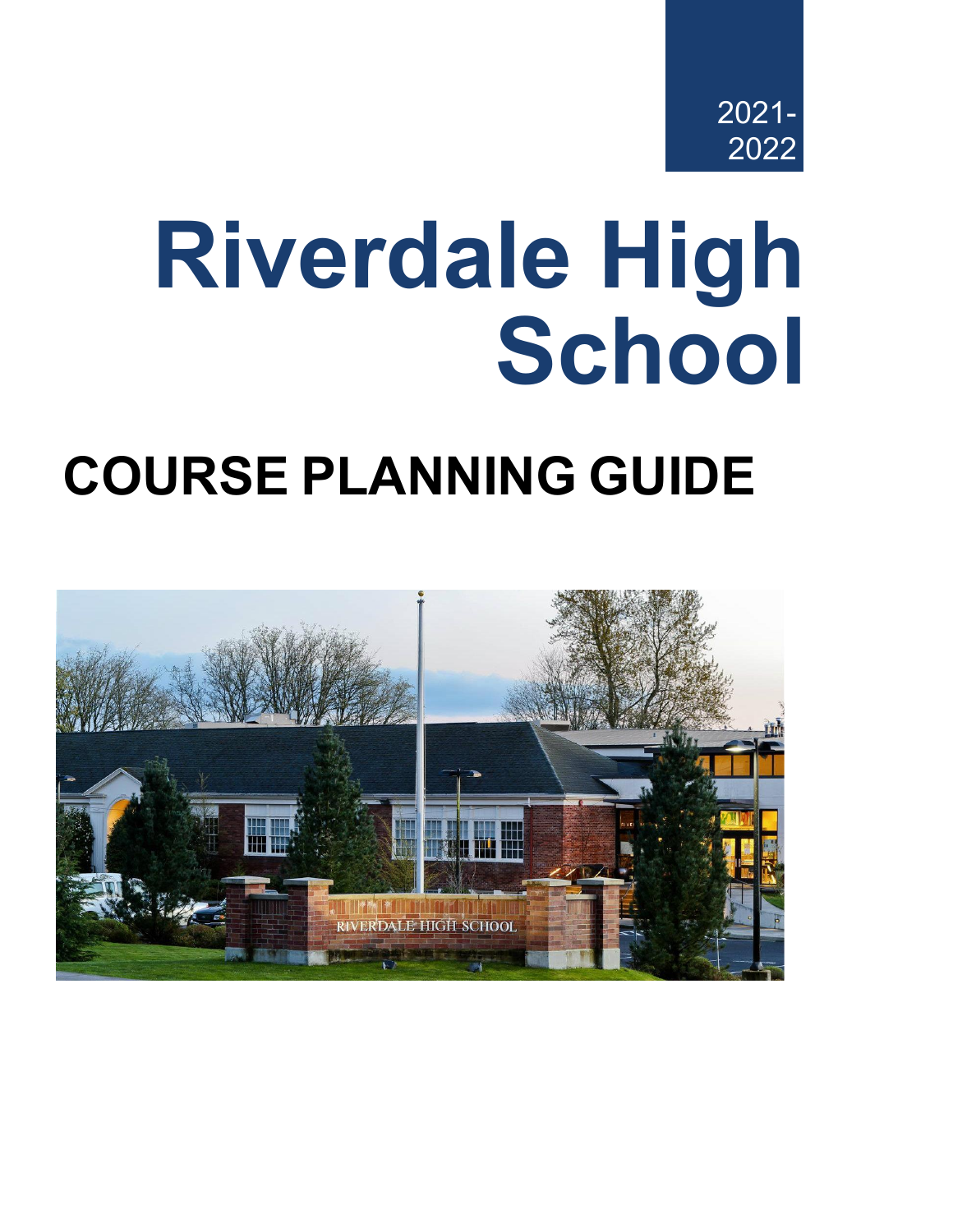# **Riverdale Mission**

The mission of Riverdale High School is to teach students to be thoughtful in their education, about each other and for their community. Riverdale develops inquisitive, imaginative and eager learners. Our students demonstrate academic mastery through exhibition to become effective communicators and responsible leaders.

# **Riverdale Vision**

Students learn to use their minds well, engage creatively, and act compassionately. In a positive atmosphere of academic excellence, students prepare to meet the challenges of college and the opportunities of life. Members of the community should feel valued, challenged, and involved in Riverdale's learning environment.

Riverdale High School embraces the values of the Ten Essential Principles, originally adopted by the Coalition of Essential Schools (CES):

- 1. Learning to use one's mind well
- 2. Less is more—depth over coverage
- 3. Goals apply to all students
- 4. Personalization
- 5. Student as worker, teacher as coach
- 6. Demonstration of mastery
- 7. A tone of decency and trust
- 8. Commitment to the entire school
- 9. Resources dedicated to teaching and learning
- 10. Democracy and equity

NOTE: The material covered within this course guide is intended to augment general district information, rules, and procedures to students and parents; it is not intended to either enlarge or diminish any Board policy, administrative regulation, or negotiation agreement. Material contained herein may therefore be superseded by such Board policy, administrative regulation, or negotiated agreement.

*Non-discrimination Statement: Riverdale High School recognizes the diversity and worth of all individuals and groups. It is the policy of the Riverdale School District that there will be no discrimination or harassment of individuals or groups based on race, color, religion, gender, sexual orientation, gender identity, gender expression, national origin, marital status, age, veterans' status, genetic information or disability in any educational programs, activities or employment in accordance with Title VI, Title VII, Title IX and other civil rights or discrimination issues; Section 504 of the Rehabilitation Act of 1973, as amended; and the Americans with Disabilities Act.*

*For prompt and equitable resolution of student and employee complaints alleging discrimination based on sex or disability, please refer to Administrative Regulation AC. For information on harassment com- plaint procedures, refer to Administrative Regulations GBN/JBA, GBNA or JFCF.*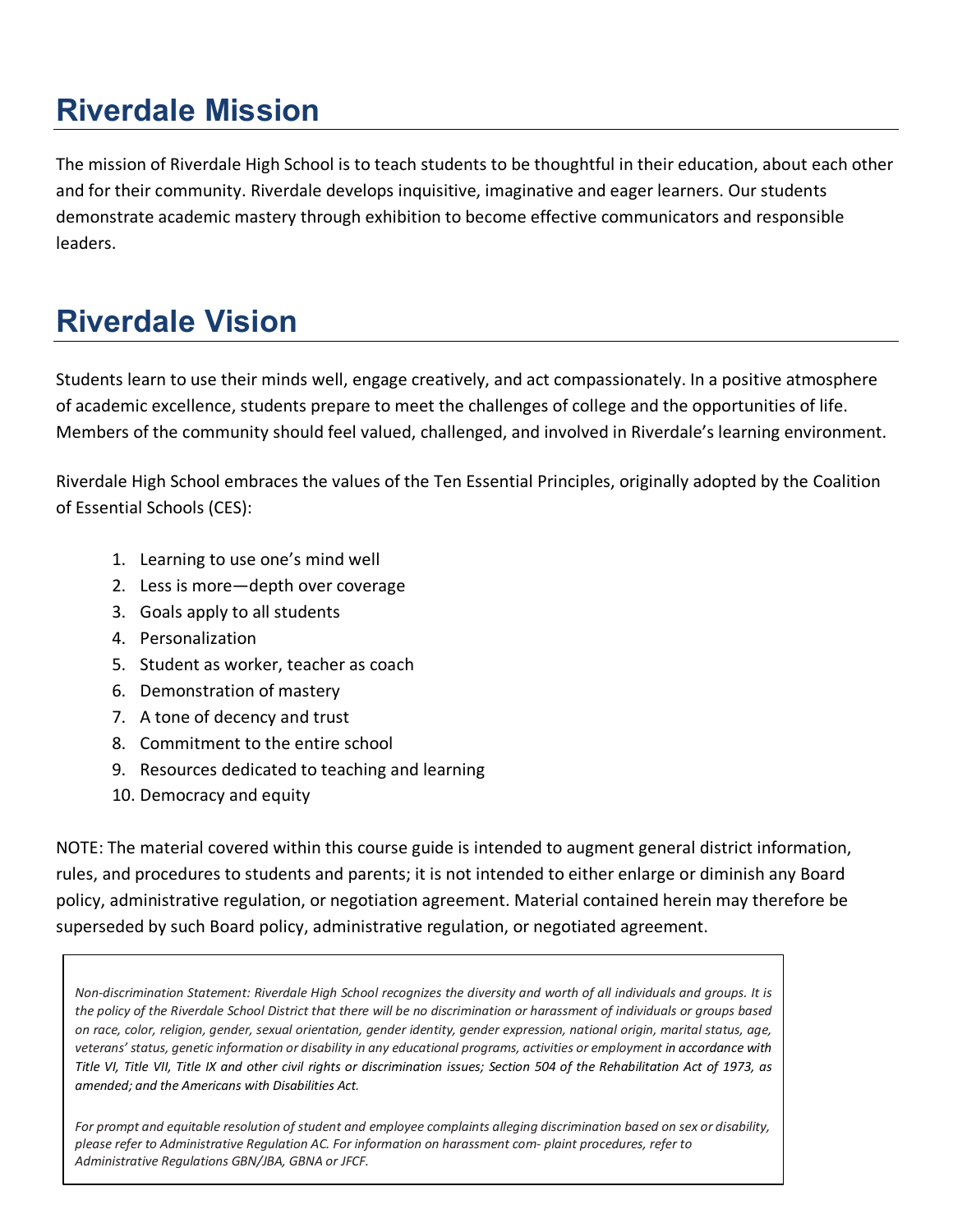# **Table of Contents**

Scheduling Information Forecasting Your Classes Schedule Changes Withdrawal from a Class Senior Scheduling Practices Academic/Credit Requirements Graduation Requirements Student Graduation Check **Transcript** Essential Skills Required for Graduation Early Graduation Academic Policies & Grading Information Grading Policy Prior School Credits Other Credit Achievement Information Individualized Education Credit by Proficiency/Exam CTE: Career and Technical Education Pathways Computer Science Pathway Advanced Education Opportunities Advanced Placement Honors Coursework TAG Policy Dual College Credit Course Work Student Support Counseling Personal Education Plan After-School Help Advisory Testing Accommodations College Counseling Naviance College Entrance Requirements Library **Extracurriculars** Athletics National Honor Society Riverdale Clubs & Activities Maverick Club Service Hours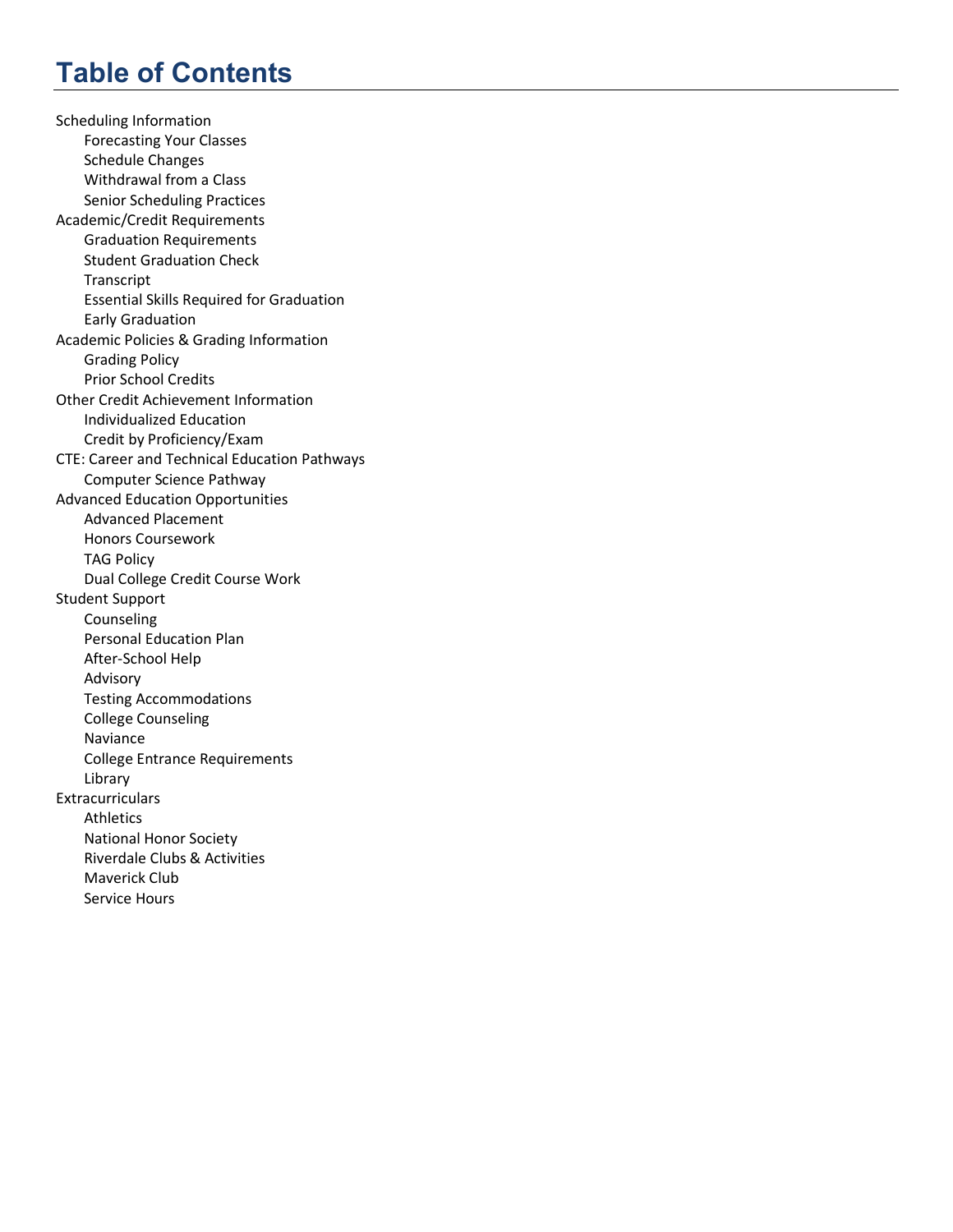# **Scheduling Information**

We encourage you to carefully use the Course Guide as you choose your classes for this school year.

# **Forecasting Your Classes**

Forecasting is a school process of gather input from students and families regarding courses that students are most interested in taking. Forecasting typically focuses on elective choices, required classes at each grade level are already added to a student's schedule. With the guidance and expertise of counselors and teachers, students will begin the forecasting process to request their next year's courses. Families are encouraged to take an active role in this process by carefully reviewing their student's course choices. Students are asked to put quality time into their forecasting process, as their requests will help inform the scheduling of classes.

In selecting courses, students should be aware of the following:

- (1) Forecasting for courses is completed online.
- (2) Alternate classes (if first-choice electives are unavailable) will be assigned. Please be thoughtful when indicating your ranking of class choices.
- (3) Some electives may not be taught because of lack of interest; others may have more students sign up than space is available.
- (4) If you do not provide alternative electives, you will be scheduled into an open class you did not choose.
- (5) You may be scheduled into classes you do not choose based on scheduling conflicts or availability.
- (6) Scheduling is based on graduation requirements, career and college path, and at time seniority.
- (7) Math placement will be determined by each student's current math teacher or previous courses completed. Placement questions should be addressed with the student's current math teacher.
- (8) Options for the following year's Science, English and History classes are determined by grade level and therefore are not forecasted.
- (9) Independent studies are not forecasted, because they are set up at the start of trimester. An application must be completed and approved by the counselor and principal.

### **Schedule Changes**

All changes to a student's completed schedule, beginning in late August, must be processed on a "Schedule Change" form available on our website. Upon submission of the completed Schedule Change form, the form is dated and time stamped. The requests are processed in order of priority of the change needed, and then in order of receipt. It is important to complete the form as it will place students on a waitlist should availability open.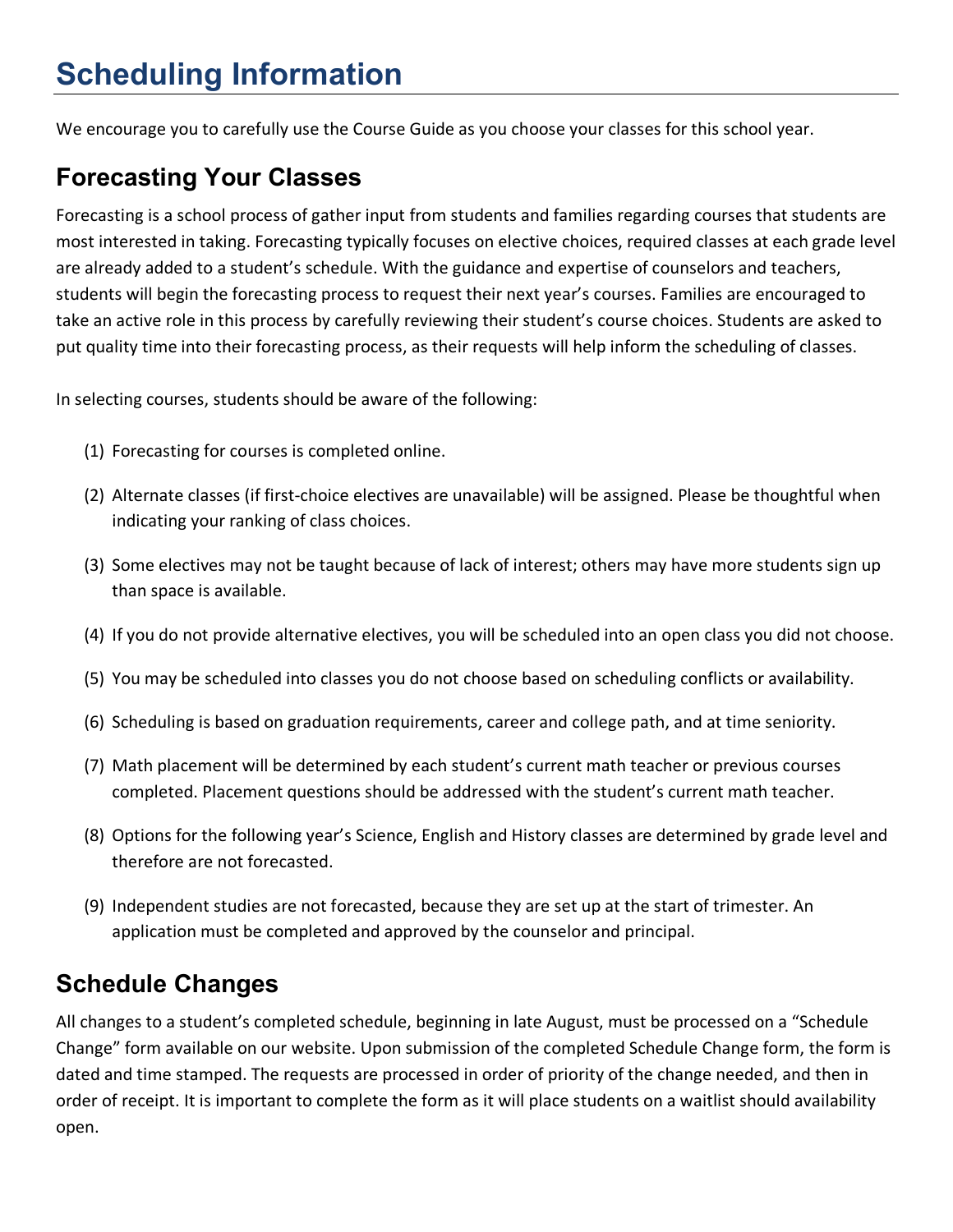All Schedule Change form requests should be made prior to the start of each trimester and are accepted for the following reasons:

- (1) Wrong class placement or the absence of a core class or level (Ex: Math, History, English, Science World Language, Art, PE, etc.).
- (2) A switch into another elective, if available.
- (3) A switch into another elective that is only offered the same period that you are wishing to drop.
- (4) There is a hole in the schedule (i.e., the schedule is missing a course during a class period).

After turning in a Schedule Change form, students must continue to attend all classes listed on their schedules until there is an updated schedule in their StudentVue account.

# **Withdrawal from a Class**

**During the first two weeks of the trimester,** students may request to drop a course with the consent of the counselor and families, and in accordance with the current scheduling guidelines. Courses that have been dropped by the end of the second week will not appear on the student's transcript.

Please note that students dropping a class will only have the option if other classes are available. Five courses per trimester are required. There are rare circumstances when a student needs to take fewer than five courses, but this is arranged with counselor and principal approval.

**Withdrawal:** After the first two weeks of the term students may not drop a course without a notation appearing on their transcript. Those who are passing the course at the time of withdrawal will have a W (withdrawal no grade) noted on their transcript. The W does not get calculated into the student's GPA. Those who are not passing the course, and have not made a reasonable plan of action which includes seeking help from teacher and counselor may receive W/F. The W/F means "failing at the time of withdrawal." A W/F is not calculated into the student's GPA.

**After the fourth week of the trimester,** students who withdraw or drop a course will receive an "F" for the trimester on their transcript. The "F" grade will be calculated into the student's GPA. A "W" (withdrawal no grade) may be applied under rare and unusual circumstances with input from teacher, and approval by the principal.

# **Senior Scheduling Practices**

Because RHS reports seniors' schedules to colleges, Senior schedule changes are finalized at the end of October. Seniors will receive their full year schedule in September. Seniors and families need to be thoughtful about senior schedules when they receive them and make changes before the deadline. Under extraordinary circumstances changes are considered through a meeting with student, counselor, principal and family.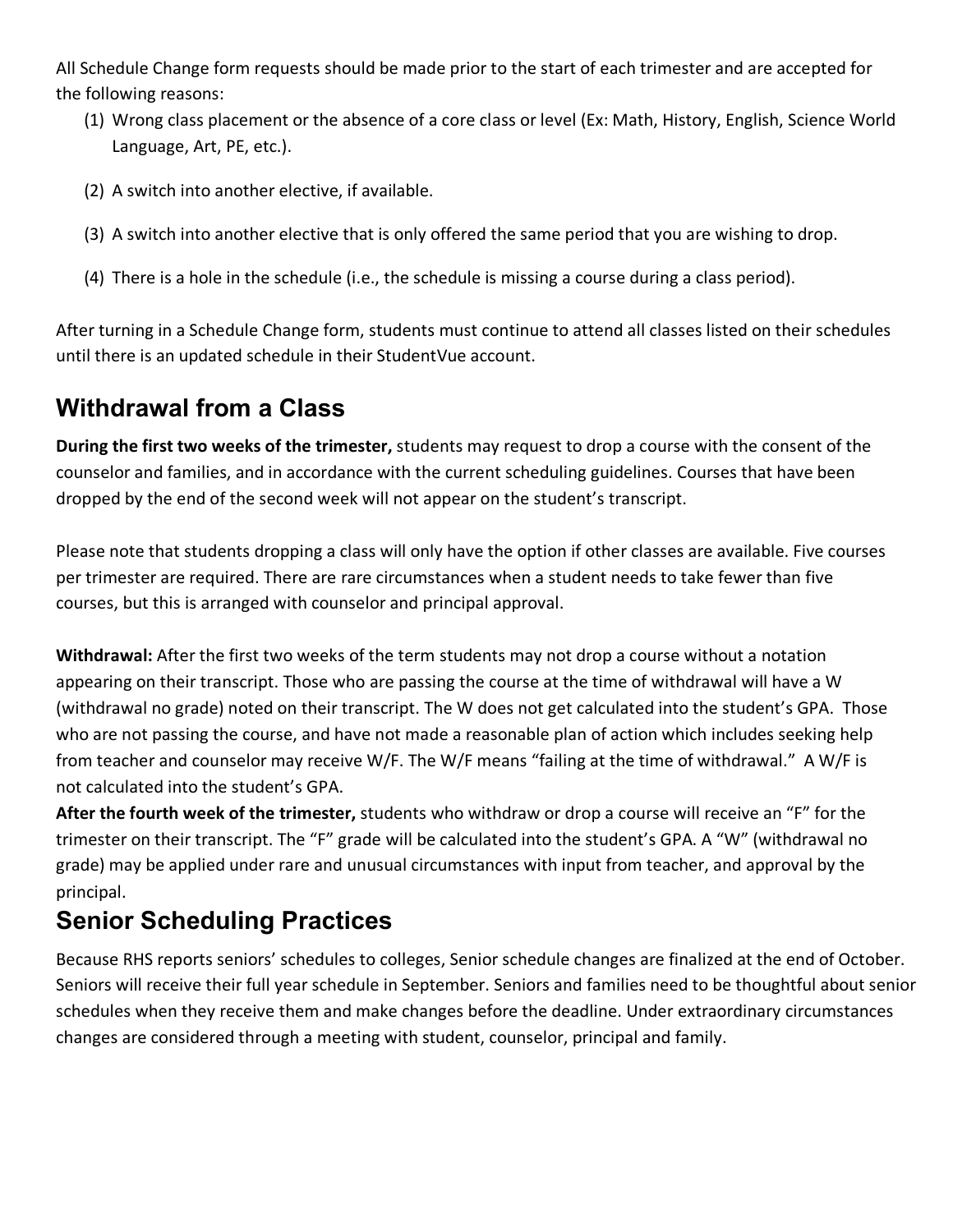# **Academic/Credit Requirements**

Three twelve-week trimesters comprise Riverdale's school year. Each one-trimester course earns .5 credits. For example, two trimesters of math equal one credit, or one year's worth of curriculum. Students take five classes each trimester. Students are awarded credit for successful demonstration of knowledge and skills that meet or exceed defined levels of performance.

# **Graduation Requirements**

By default, students are placed on a Riverdale Diploma plan. Every Oregon school district has the ability to create a diploma option that exceeds the State of Oregon's graduation requirements. A Riverdale diploma requires 28 credits for graduation. This is four more credits (eight additional courses) than is required by the State. Required areas of study in obtaining the necessary credits for graduation are as listed below. Fractional credits may be allowed.

| <b>Subject</b>        | <b>Riverdale Diploma</b>                                  | <b>Oregon Diploma</b>                                     |
|-----------------------|-----------------------------------------------------------|-----------------------------------------------------------|
| English               | 4 credits                                                 | 4 credits                                                 |
| <b>Mathematics</b>    | 4 credits                                                 | 3 credits                                                 |
| Science               | 4 credits                                                 | 3 credits                                                 |
| <b>Social Studies</b> | 4 credits                                                 | 3 credits                                                 |
| World Language        | 2 credits                                                 |                                                           |
| <b>Fine Arts</b>      | 4 credits                                                 | 3 credits                                                 |
| Health                | 1 credit                                                  | 1 credit                                                  |
| PE                    | 1 credit                                                  | 1 credit                                                  |
| Electives             | 4 credits                                                 | 6 credits                                                 |
| Seminar (Senior Ex.)  | Required                                                  |                                                           |
| <b>TOTAL</b>          | 28 credits                                                | 24 credits                                                |
|                       | PLUS:<br>90 Hours of<br><b>Community Service</b>          | PLUS:                                                     |
|                       | <b>Extended Application</b><br>(Senior Exhibition)        | <b>Extended Application</b>                               |
|                       | <b>Personal Education Plan</b>                            | <b>Personal Education Plan</b>                            |
|                       | Pass State-Required Essential<br><b>Skills Assessment</b> | Pass State-Required Essential<br><b>Skills Assessment</b> |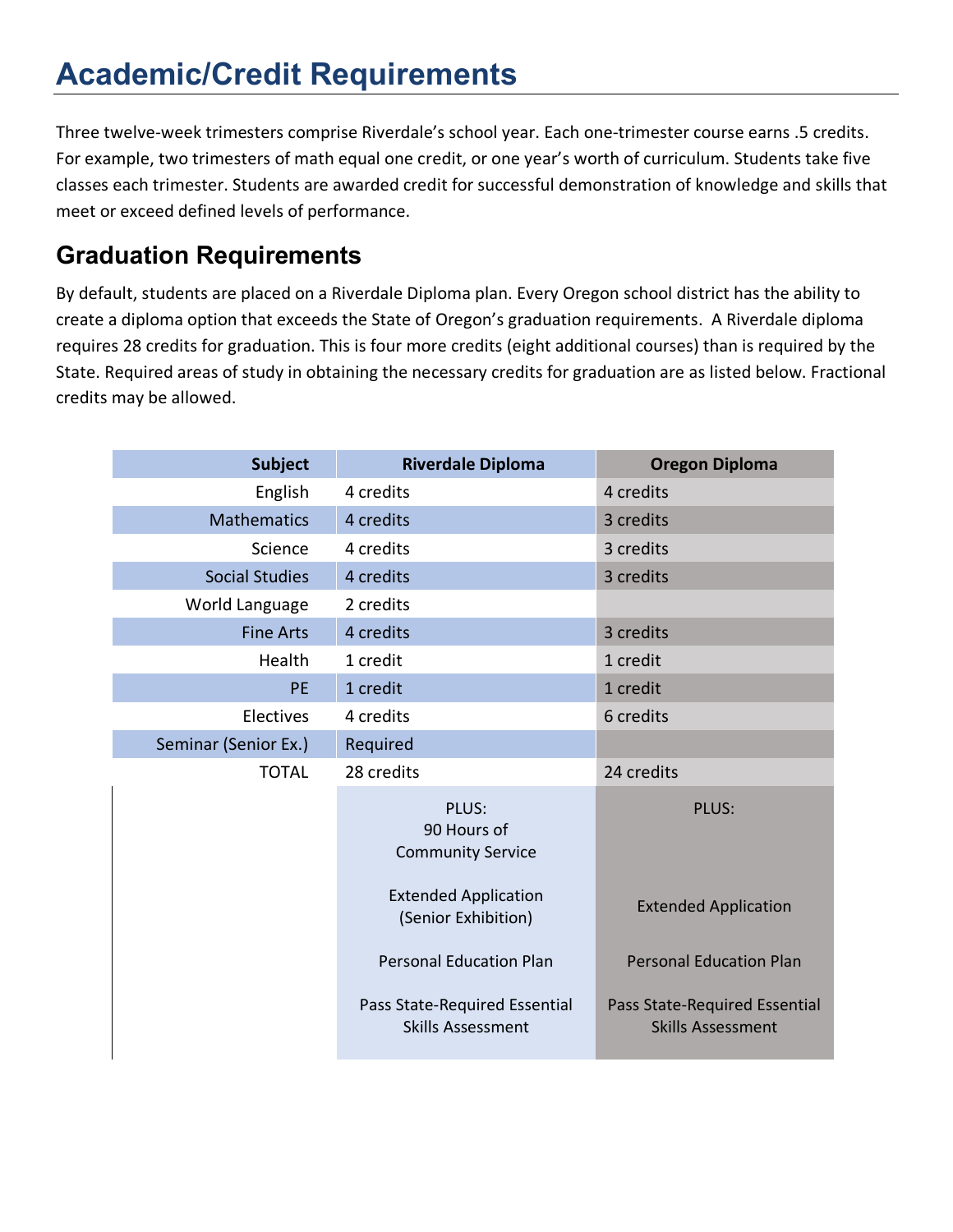# **Student Graduation Check**

The graduation check is a snapshot of all the classes a student has completed and the classes that that student is scheduled to take each of the three trimesters. With this report, one can easily see the graduation requirements, completed credits, credits in progress, and the credits that still need to be completed.

When filling out college applications, students will need to report all of the classes they have completed, often including their grades and what they are scheduled to take their senior year. All of this information is on the graduation check. A sample form can be seen here.



# **Transcript**

Transcripts are a record of high school coursework and grade performance. Official transcripts include a Registrar's signature and an embossed school seal. Transcripts only display grades for completed coursework and do not reflect mid-term grades. Students may at any time request to see their transcripts, and at the start of their senior year are encouraged to carefully review their transcripts so as to ensure that there are no errors before they are sent to the schools to which they are applying.

# **Essential Skills Required for Graduation**

In order to earn a diploma, students must demonstrate proficiency in Reading, Writing and Math on one or more of the following: Smarter Balanced State Assessment, PLAN, ACT, PSAT, SAT or local work samples.

# **Early Graduation**

A student who wishes to graduate from high school in less time than the ordinary grade 9-12 sequence may request permission to complete graduation requirements on an altered schedule. The student and their family will consult with the high school principal and guidance personnel to develop a graduation plan.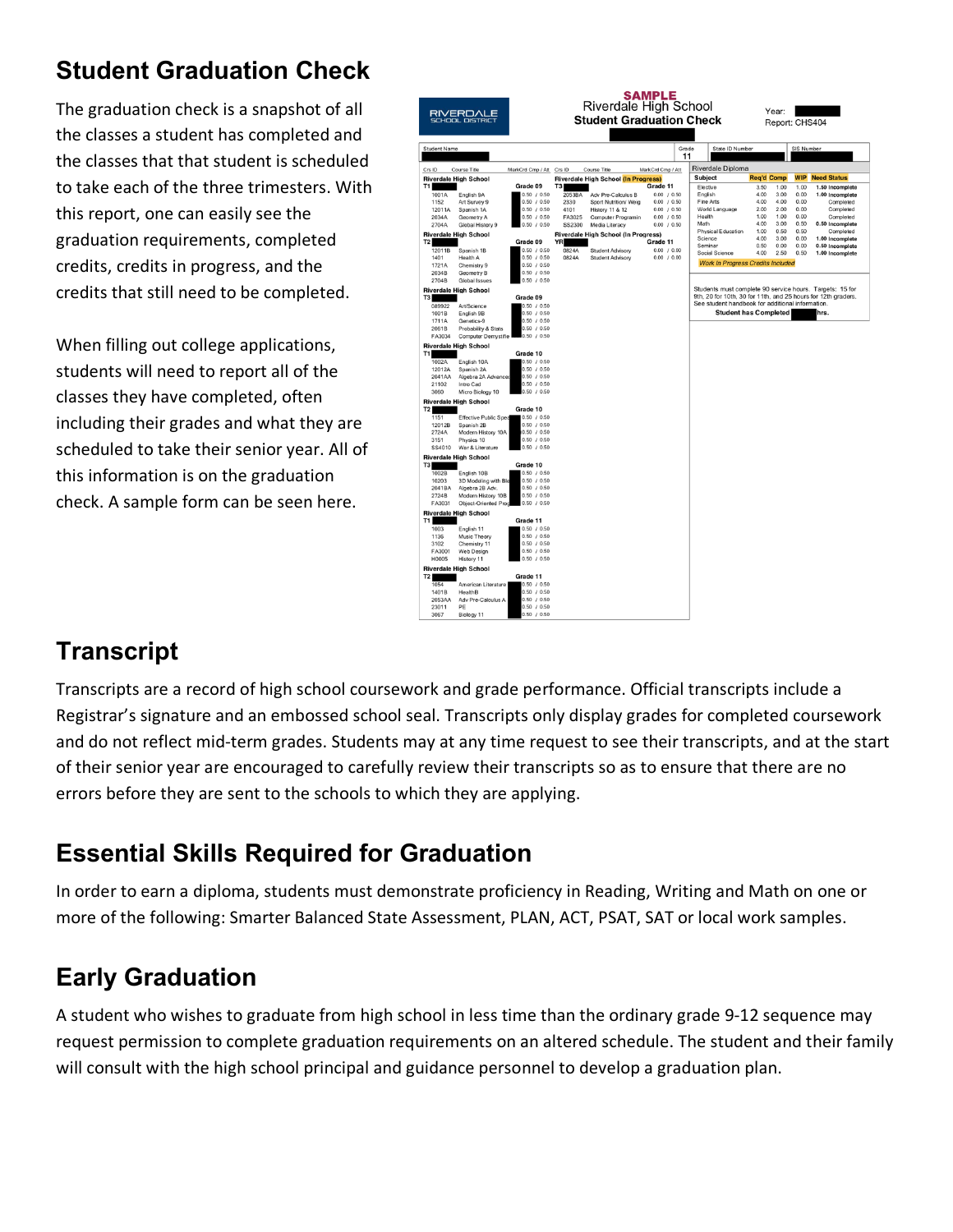# **Grading Policy**

- 
- 
- 
- D Minimum Passing
- A Excellent F Failure/No-Credit Earned
- B Above Average P Pass/Credit Earned
- C Average T Incomplete

During each term students will receive two grade reports: midterm progress reports and final term grades. Midterm progress reports do not carry credit. Final term grades do carry credit and are computerized in a student's four-year, cumulative grade point average (GPA). Riverdale assigns plusses and minuses.

Students receiving an INCOMPLETE at the end of the term must immediately make arrangements with their teacher to make up incomplete work. Incomplete courses are completed within 14 calendar days of the end of the term. (Further information available upon request at the office.)

| $A+$ , A | 4.0 |    | 1.7           |
|----------|-----|----|---------------|
| A-       | 3.7 | D+ | 1.3           |
| $B+$     | 3.3 | D  | 1.0           |
| B        | 3.0 | D- | 0.7           |
| $B -$    | 2.7 |    | 0.0           |
| $C+$     | 2.3 | D  | credit earned |
|          | 2.0 |    | incomplete    |

Teachers will complete midterm progress reports to notify students and families regarding academic concerns and will work with families to communicate in the most effective and timely manner possible. Students are responsible for being aware of their level of achievement in classes. Students or families should initiate periodic check-ins with teachers if there are any reasons to question the student's level of success. The midterm progress report is available through ParentVUE and provides a valuable resource for families and students in determining academic progress before parent conferences in any given trimester.

Any mark below a "C" is reason to doubt successful completion of the course. Even average or better marks at progress report time can be misleading. If the student does not make minimal progress throughout the remainder of the term, a passing grade may not be possible.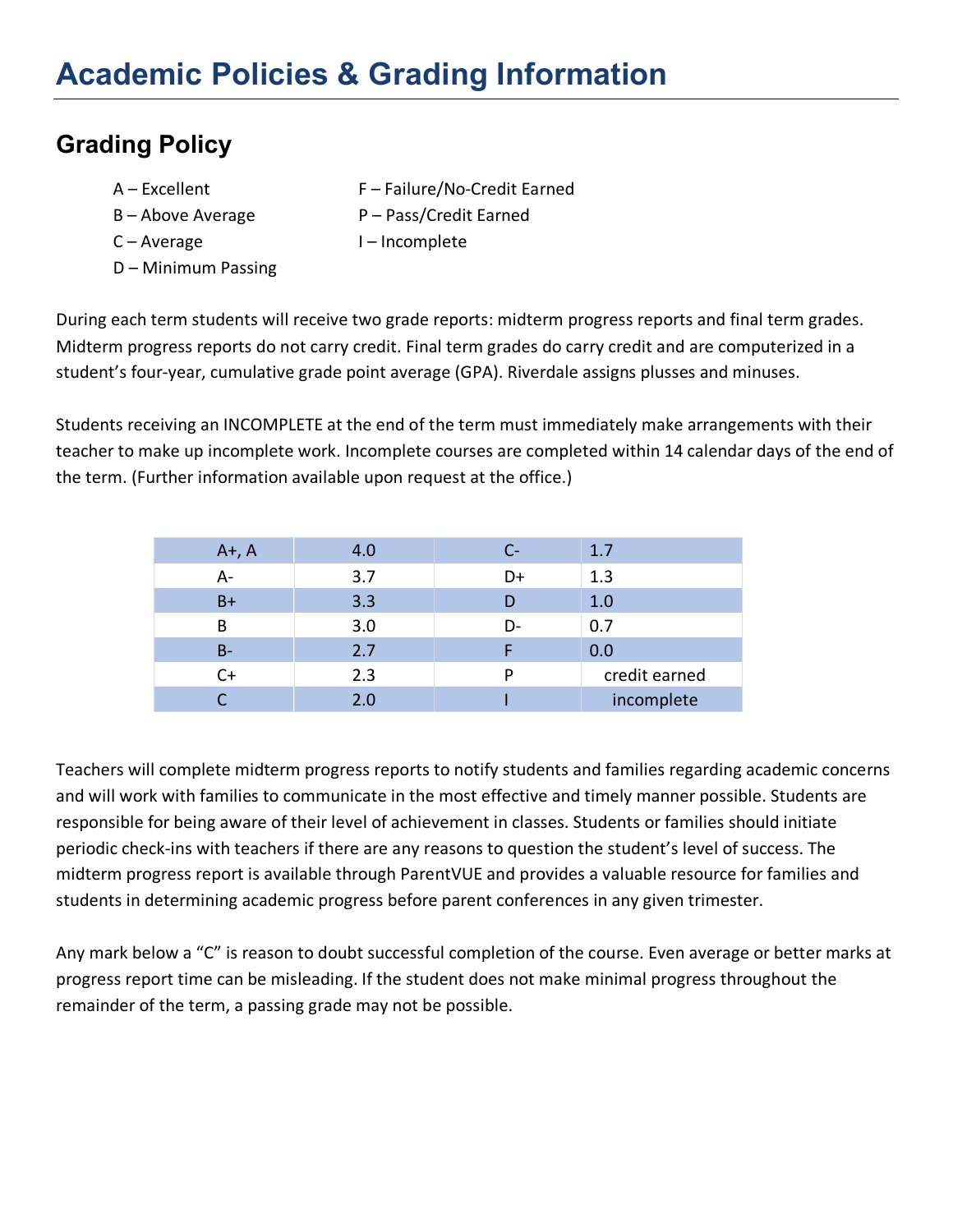# **Prior School Credits for Incoming 9th Graders**

Students transferring in from schools outside the Riverdale School District complete a "Pre-9 Grade" analysis to have their high school credit courses named on their junior/middle school transcript applied to their high school transcript. Only high school equivalent courses, labeled as such, will be eligible for consideration.

# **Other Credit Achievement Information**

# **Individualized Education**

All students must fulfill State graduation requirements, but we will thoughtfully individualize the programs of many students, crafting independent studies and internships or sending them out of the building for college classes. We counsel each student about their summer activities, motivating them toward growth experiences that match their passions.

Students also have the opportunity to take a number of courses for high school credit through Oregon Virtual Education (ORVED). Students must seek preapproval for these courses by speaking with the academic counselor and registrar. Other online education opportunities that produce an accredited, academic transcript that can be sent to the high school may be applied to a student's transcript, including, but not limited to, online courses taken through colleges and universities.

Riverdale will also support applications for students wishing to pursue college coursework outside of what the high school itself offers. Students receive direct support when seeking to take courses through Lewis and Clark's Templeton Scholars Program, Reed College's Young Scholars Program, and other similarly structured programs for high school students. We will also support students as they take classes at any of the Portland Community Colleges or at other local colleges and universities.

# **Credit by Proficiency/Exam**

Credit by Exam is a process for demonstrating student achievement and awarding credit for a particular course that is normally offered within the student's RHS experience without the student having to enroll or otherwise participate in the course. Credit by Exam is graded PASS or NO PASS only. No letter grades are given for taking credit by examination. This credit is posted on the student's transcript. Students may elect to challenge the course even if they have not taken any part of the course. Students should contact the school counselor for more information

# **CTE: Career and Technical Education Pathways**

# **Computer Science Pathway**

The Oregon Department of Education (ODE) established criteria for Career and Technical Education (CTE) Pathways. As students progress through a sequence of courses in a pathway, they develop skills and knowledge that are aligned with a potential career field. Students may complete the pathway and continue their study of that field after high school, or potentially have developed the requisite skills and knowledge to enter the career field after high school.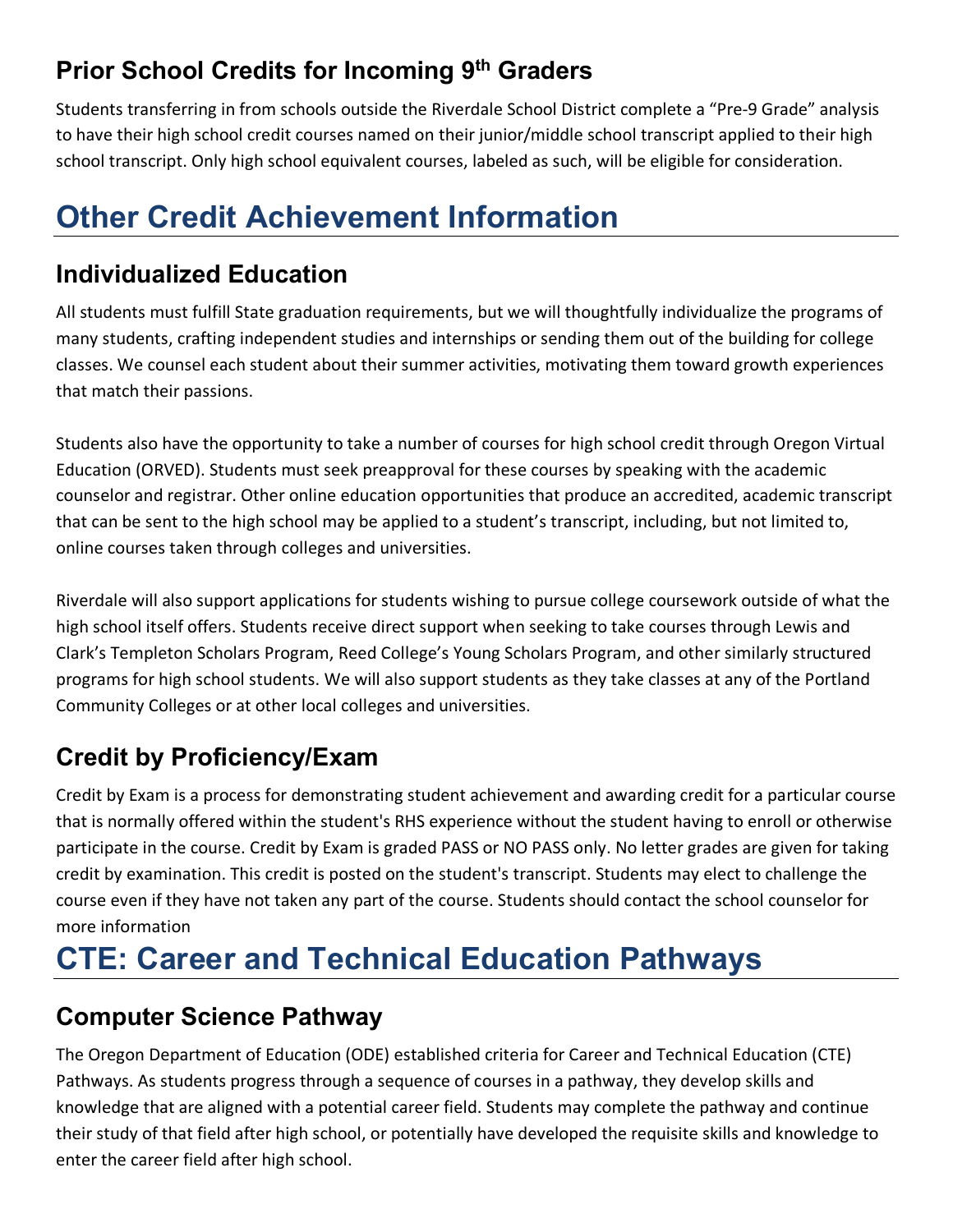# **Advanced Education Opportunities**

# **Advanced Placement (AP)**

While Riverdale does not offer AP classes, we do provide the opportunity for students to take AP tests that connect with our coursework. We encourage and assist students as they independently prepare for tests in subjects we do not offer and administer many different AP tests every spring.

Registration for the AP tests is now due in the fall. A survey is sent out to all high school students when they return back to school in the fall. The survey allows them to indicate any tests that they are interested in taking. After the survey closes, each of the students is contacted with information on how to register for their specific tests.

### **Honors Coursework**

Honors coursework is available to students in all core classes (English, Art, Science, History, Math, World Language) and some electives. It is not a separate class, but an extension of the regular course. The Honors option encourages deeper thinking and provides greater challenge for students who are interested. Students who wish to pursue Honors must be self-directed, able to meet deadlines, and able to work independently. Honors work might include research, reading and writing, leadership and presentations, problem solving, scientific experimentation and investigation, community service, or independent projects.

Successful completion of Honors will be noted on a student's transcript with an "H" next to the course grade. Honors students must earn a grade no lower than B. (The H will be dropped if the course grade falls below B.) An H on the school transcript is valuable in college admissions, as it indicates that a student has taken the most rigorous route for that course. Also, the number of H's on transcripts may be used to determine Valedictorian and Salutatorian.

To be enrolled in Honors, a student must submit an Honors contract no later than two weeks into a course. Before that date, teachers will post their Honors curricula on their Classroom Central sites and explain expectations.

Families, students, and teachers will sign the Honors contract. Students who continue to take Honors after parent conferences are expected to complete the Honors commitment. There is no penalty, nor notation on the transcript should the student not compete the Honors requirements per their Honors contract. Given the natural period of adjustments to high school, ninth graders may elect Honors in no more than two (2) courses in their first term.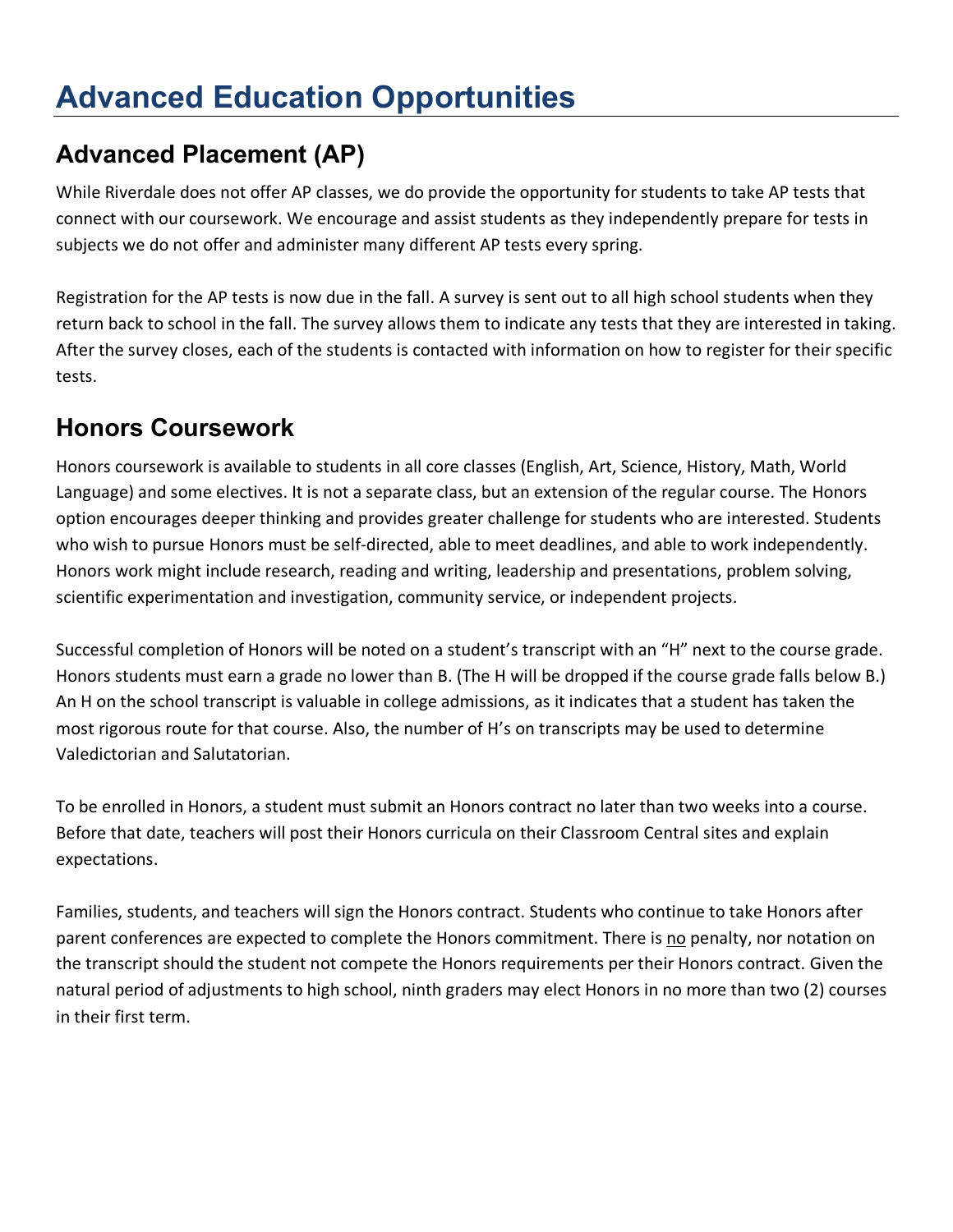# **TAG Policy (Board Policy IGBBA)**

The Oregon Talented and Gifted Education Act states that districts shall use nationally normed standards tests of mental ability as well as behavioral, learning, and performance information for identifying TAG students.

Riverdale provides plans for academically talented/intellectually-gifted learners who meet their differentiated instructional needs in teacher-directed and appropriately self-selected areas. These plans address both the affective and intellectual needs of these students and encourage the development of critical and creative thinking skills commensurate with their high potentials and abilities.

For students who have been identified as intellectually gifted or academically talented, classroom assessments in the major academic areas determine appropriate placement and services. Teachers ascertain the student's instructional level and learning rate. The High School TAG Coordinator reviews this in the fall and spring of each year.

# **Dual College Credit Coursework**

Many of our classes include a college credit component. Writing 121 offers college credit from Portland Community College. The Global City offers credit from Portland State University's Honors College. Our senior Geology course and a number of other lower level courses provide the opportunity for students to earn credit from Western Oregon University, through the Willamette Promise program. For more information please contact the school counselor.

# **Student Support**

# **Counseling**

Riverdale's Counseling department supports all students and works to build four-year plans based on individual unique strengths, needs and future goals. Our counselor will provide:

- Guidance in developing a Personal Education Plan;
- Support towards a successful four-year school experience;
- Provide guidance counseling to assist in the management of problems that may interfere with school success;
- Management of 504 plans and development of Student Support Plans; and
- Management of TAG plans.

Students and families are encouraged to meet the counselor and to take advantage of their assistance. Other provisions the counselor can offer are listed below.

- Transition from 8th grade to high school;
- Four-year high school planning;
- Yearly forecasting/scheduling guidance;
- Grade-level classroom presentations;
- Class scheduling assistance;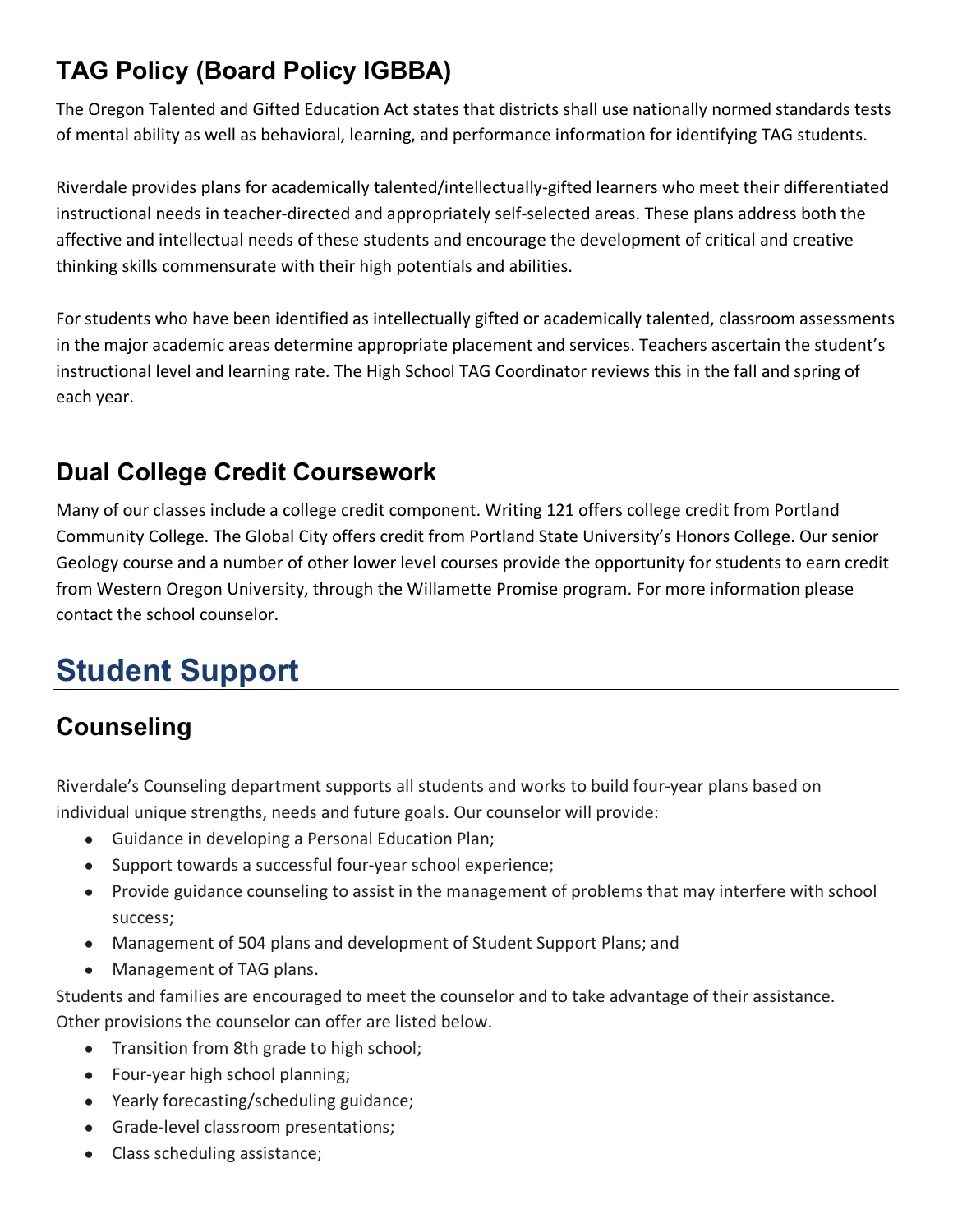- Testing information PSAT, SAT, ACT, credit by exam;
- Credit recovery options;
- Educational issues (achievement, attendance, classroom behavior);
- Personal concerns which affect school performance (relationships, decision making, conflict resolution, health, personal crises, alcohol and drugs, depression);
- Self-harm and Suicide prevention and intervention; and
- Referral to school and community support services (health, drug and alcohol assessment and treatment, family counseling, and other services).

# **Personal Education Plan**

A formalized plan and a process that involves students in planning, monitoring and managing their own learning, as well as their personal and career development, in grades 9-12 is documented in the Personal Educational Plan (PEP) in Advisory classes. RHS uses the online Oregon Career Information System (CIS) for students to develop their PEP. Documentation of the student's progress and achievement toward academic standards, graduation requirements, and other individual goals, along with records of other personal accomplishments that are related to the student's Educational Plan will be documented and included in the student's PEP.

# **After-School Help**

Riverdale's After-School Study Hall is a great time to finish homework assignments, get help with core subjects, or get organized. Attendees can get help from our Librarian, an Educational Assistant, or Riverdale's own NHS Tutors. Study Hall is available to all students. The schedule for study hall is announced each trimester.

# **Advisory**

Advisory is a program that meets weekly. Students are assigned to an advisor as they enroll and remain with the same cross-grade advisory group throughout their time in high school. Activities completed in Advisory help students work toward fulfilling the state's Personalized Education

Plan requirement for graduation. Advisory also plays an important role in RHS culture by creating a safe and nurturing space for students to develop relationships in a group of cross-grade peers and a strong connection with an adult in the school. Advisory time is also used to process senior exhibition preparation, and problemsolve school issues that may arise.

# **Testing Accommodations**

Students with documented disabilities, or an Individual Education Program (IEP), or a 504 Plan, who would like to have accommodations for the SAT, ACT or PSAT, are not automatically granted those accommodations. Requests for accommodations typically have a deadline 2 – 3 months before the test is proctored. Approval of accommodations is based on the impact a disability has on a student's ability to take a test. Accommodations must be applied for and approved before the test is given. Additional information about testing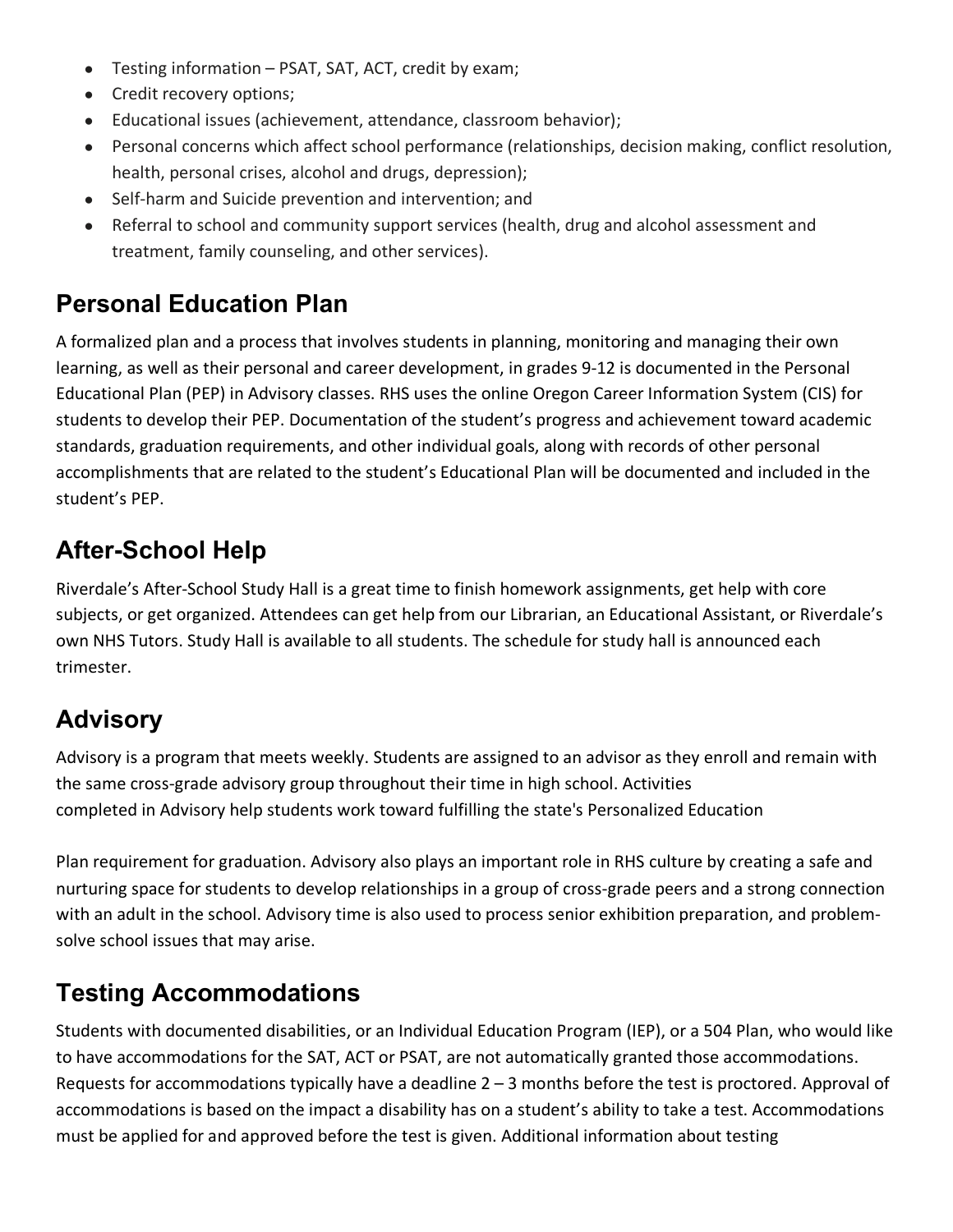accommodations can be found online at www.actstudent.org or www.collegeboard.org or by speaking with a school counselor.

# **College Counseling**

Riverdale High School has a full-time college counselor who helps provide support to and guidance for all students throughout the entirety of the college application process. Starting in their junior year, students are actively encouraged to meet with the college counselor throughout the year so as to begin exploring schools and majors. The college counselor also comes into junior classes several times throughout the year to provide targeted presentations on all facets of the application process. By the time that students enter the summer before their senior year, most of them will already have an initial list of schools and have worked on several drafts of college essays.

During their senior year, seniors work directly with the college counselor as they edit their applications and essays. The college counselor then overseas the submission of supporting documents, including teacher recommendations, transcripts, and course schedules. It is also the responsibility of the college counselor to produce the school report and counselor recommendation, which many schools require as a part of their applications.

Freshmen and Sophomores who have their eye on a particularly competitive college or university or who simply wish to have a better understanding of the application process are also encouraged to make an appointment with the college counselor. Targeted advice can be provided on course scheduling, standardized test preparation, extracurriculars, internships, and unique educational opportunities.

# **Naviance**

Naviance is college and career readiness software that Riverdale High School uses to help students explore colleges and universities. It is also essential in the application process as it will be used to send their letters of recommendation, transcripts, and school report to the schools to which they are applying. During their junior year, students and their families each receive a registration code from the college counselor.

# **College Entrance Requirements**

All graduates are encouraged to consider and participate in some type of education or training beyond high school. Since the majority of Riverdale High School graduates proceed to a four-year college/university or community college, a great deal of attention is paid to preparing students for this next endeavor. The most important part of this process is for all students to enroll in a challenging and full course of study throughout their four years of high school. When students accept this responsibility and meet the requirements for the Riverdale diploma, they will have far surpassed the requirements for the Oregon Diploma and have met all of the curricular requirements for admission to the seven campuses of the Oregon University System.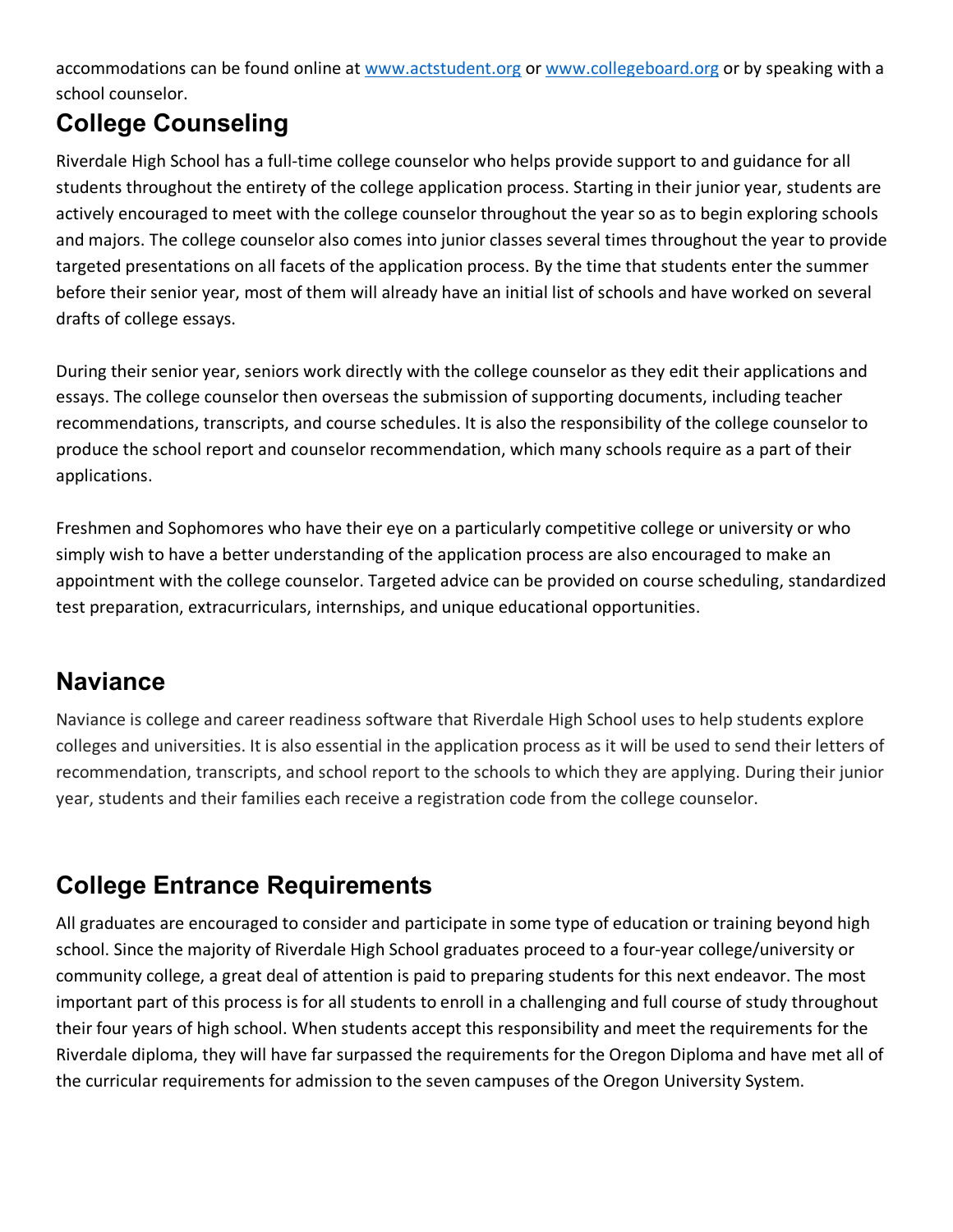These requirements are:

| <b>Subject</b>   | <b>Riverdale Diploma</b> | <b>Oregon Diploma</b> |
|------------------|--------------------------|-----------------------|
| English          | 4 credits                | 4 credits             |
| Mathematics      | 4 credits                | 3 credits             |
| <b>Science</b>   | 4 credits                | 3 credits             |
| Social Studies   | 4 credits                | 3 credits             |
| World Language   | 2 credits                |                       |
| Fine Arts        | 4 credits                | 3 credits             |
| Health           | 1 credit                 | 1 credit              |
| <b>PE</b>        | 1 credit                 | 1 credit              |
| Seminar          | .5 credit                |                       |
| <b>Electives</b> | 3.5 credits              | 6 credits             |
| TOTAL            | 28 credits               | 24 credits            |

It is important to remember that because Riverdale is on a trimester system, 1 credit is equivalent to 2 trimesters. Each trimester-long course provides students with .5 credits.

 Colleges prefer that the 2 years of a world language (i.e., the 2 credits earned over a total of 4 trimesters) are completed in high school. We, therefore, recommend that students who come into Riverdale and start at a higher-level language still complete two years of world language. Many highly competitive colleges will also recommend that students have 3 or more years of a world language, so students are encouraged to pursue advanced study of a language when possible.

### **Library**

Citizens of this information world must have the skills and dispositions to access information efficiently and to critically assess the sources they rely upon for decision making, problem-solving, and generation of new knowledge. The Riverdale High School library program works with staff and students to develop these skills through three key approaches.

(1) Access to Information

Through the Riverdale High School library, students have access to a wide range of information sources including books, periodical subscriptions, and academic databases. Library collection development is guided by the school's mission, curriculum, and student interest with the goal of promoting curiosity and a life-long love of reading.

(2) Programming

The school librarian works closely with teachers to provide instruction on the ethical, constructive, and safe use of information technology; accessing and evaluating information; and developing good research and study habits. The library is the school's center for literacy-based projects and events.

(3) Space

The library is the center of our school. Students gather there to access information and needed technology, get homework help, socialize, work collaboratively, and play. The space is flexible, studentcentered, and welcoming.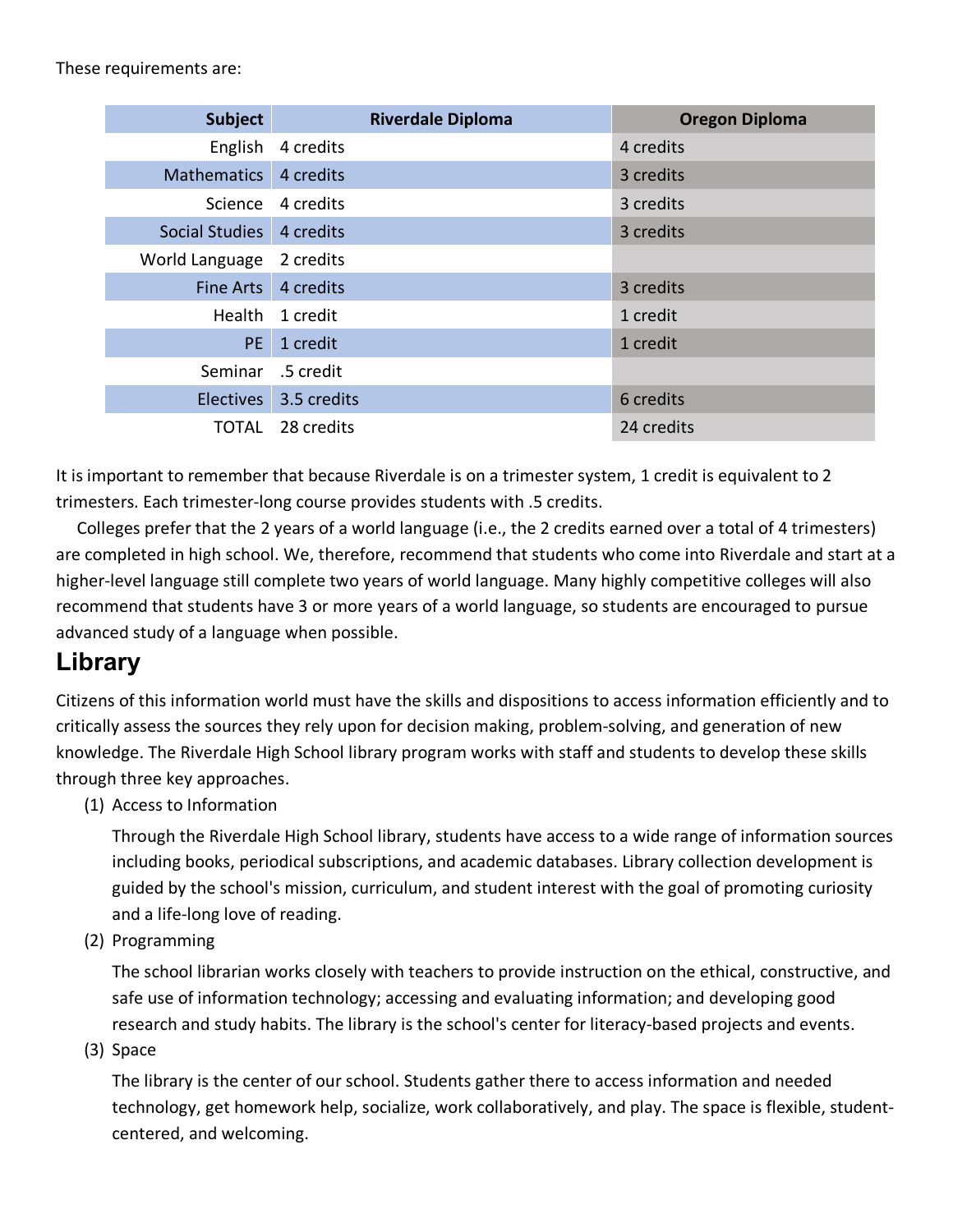# **Extracurriculars**

# **Athletics**

Riverdale fields OSAA 3A-level teams in cross country, soccer, golf, volleyball, basketball, track and field, swimming, and tennis.

Many students also participate in non-school sponsored club sports, including snowboarding and skiing.

# **National Honor Society**

The National Honor Society embraces four key values: Scholarship, Leadership, Service, and Character. The NHS Application process is built around these four key values, beginning with scholarship. Students are required to have an accumulated GPA of 3.5 or higher to meet the initial scholarship requirement to be considered for the National Honor Society. In addition to a student's GPA, applications to The Riverdale Chapter of NHS will need to show a commitment to service, strength of character, and leadership skills. Riverdale Chapter NHS students will participate in at least one service opportunity per month and maintain at least a 3.5 GPA.

# **Riverdale Clubs & Activities**

Riverdale has 25 active clubs and will work to establish new ones wherever there is interest. Our current clubs include, among other things, ones devoted to academic interests, sociopolitical causes, and community service. To start a club, students must find at least two other students who are interested as well as a member of the faculty who can serve in a supervisory role.

# **Maverick Club**

The Maverick Club is a club for any student interested in helping with events and activities that promote school spirit and community. The Maverick Club meets before school once per week with a club advisor. Club meeting time is used for brainstorming and working on projects and events, with most activities requiring work outside of club meeting time. Maverick Club students may earn service learning hours with a combination of club meeting attendance and project completion. Maverick Club activities include but are not limited to the following:

- Yearbook content, photography, promotion, production & distribution
- Fall and Winter Dances
- Fall and Spring Spirit Weeks and Pep Assemblies
- Finals Week Food Trucks
- Special Art Displays, Banners, Publicity, Promotions, Student School Spirit Instagram
- Fundraisers for charity
- Monthly Advisory Contests and Community Building Activities
- "Maverick Moo" kudos program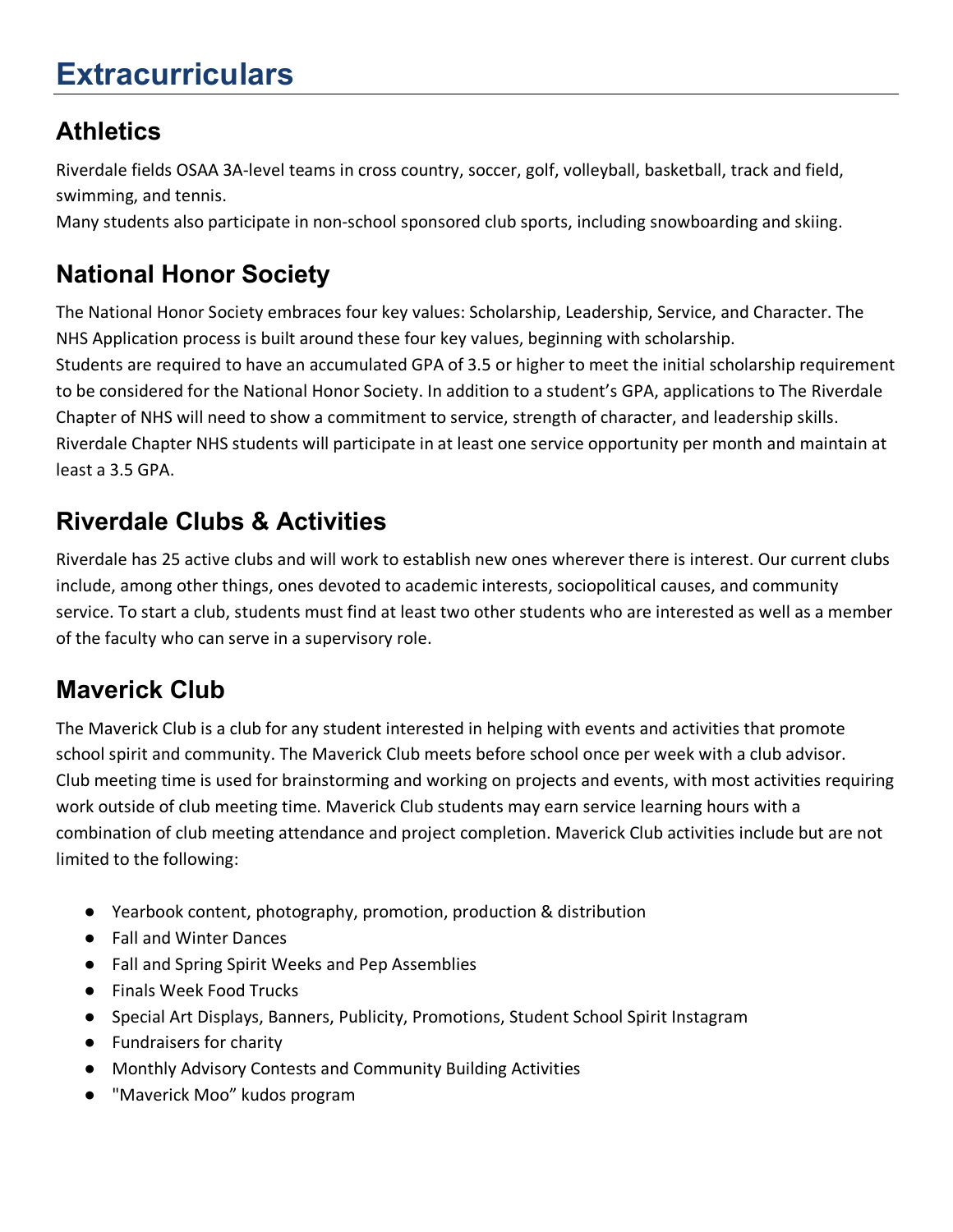# **Service Hours**

Students must complete and document a four-year total of 90 service hours. Hours can be earned for high school from mid-June prior to freshman year, to June 5th of the student's senior year. Summer experiences do count. Service hours must meet the following criteria:

- Forms for hours must be submitted by the following dates, each year: summer hours due by Sept. 15, school year hours by the last day of school for students, and senior final tally for graduation due by May 15.
- Only thirty of the ninety hours can be fulfilled with activities within the Riverdale School District.
- Paid experiences, National Honor Society service, service for family or for-profit organizations are not accepted.

No more than 40 hours can be awarded to a single activity or organization for the 90-hour requirement, unless an exception is approved by the principal. Though students may complete all of their service hours in one year, colleges like to see a consistent commitment across four years. (Recommended targets: Freshmen 15 hrs., Sophomores 20 hrs., Juniors 30 hrs., Seniors 25 hrs.)

Hours beyond the required 90 should be submitted to the student's service file, so they can be noted in college recommendations. For hours to be accepted, completed forms signed by the supervisor of the service must be submitted to the office. Family members cannot sign for hours if a formal supervisor was available. Because of the impact of COVID hour requirements may be adjusted for the class of 2021, 2022, 2023 and 2024.

# **ELECTIVE CLASS DESCRIPTIONS**

# **Art**

#### **Intro to illustration. The artist as storyteller.**

**Terms:** 1|2|3 **Grades:** 10|11|12

This class is designed to be an informative initiation into the discipline of illustration and will cover techniques that convey visual storytelling through history. Students will examine as well as create comics, political cartoons, book illustrations and character designs through the trimester using traditional and modern tools and materials. Students will keep a sketchbook of ideas, muses and character design drafts that will turn into interesting projects.

#### **Art Portfolio**

#### **Terms:** 3 **Grades:** 10|11|12

Take the time and space to develop your artistic voice and let it sing! Learn new techniques in two- and threedimensional art while you build a portfolio of your strongest work to present to future colleges, art galleries, or simply hang in your living room. Emphasis will be on artists making self-directed project proposals in the style and medium of their choice.

#### **Drawing and Print Making**

#### **Terms:** 2 **Grades:** 10|11|12

Learn to draw and print like a wizard! We will tackle the age-old fundamentals of drawing then engage in larger projects. During the 2nd half of the trimester, we will apply our newfound skills and styles toward the creation of stamps, lithographs and screen-printed shirts.

#### **Paint Studio**

**Terms:** 2 **Grades:** 10|11|12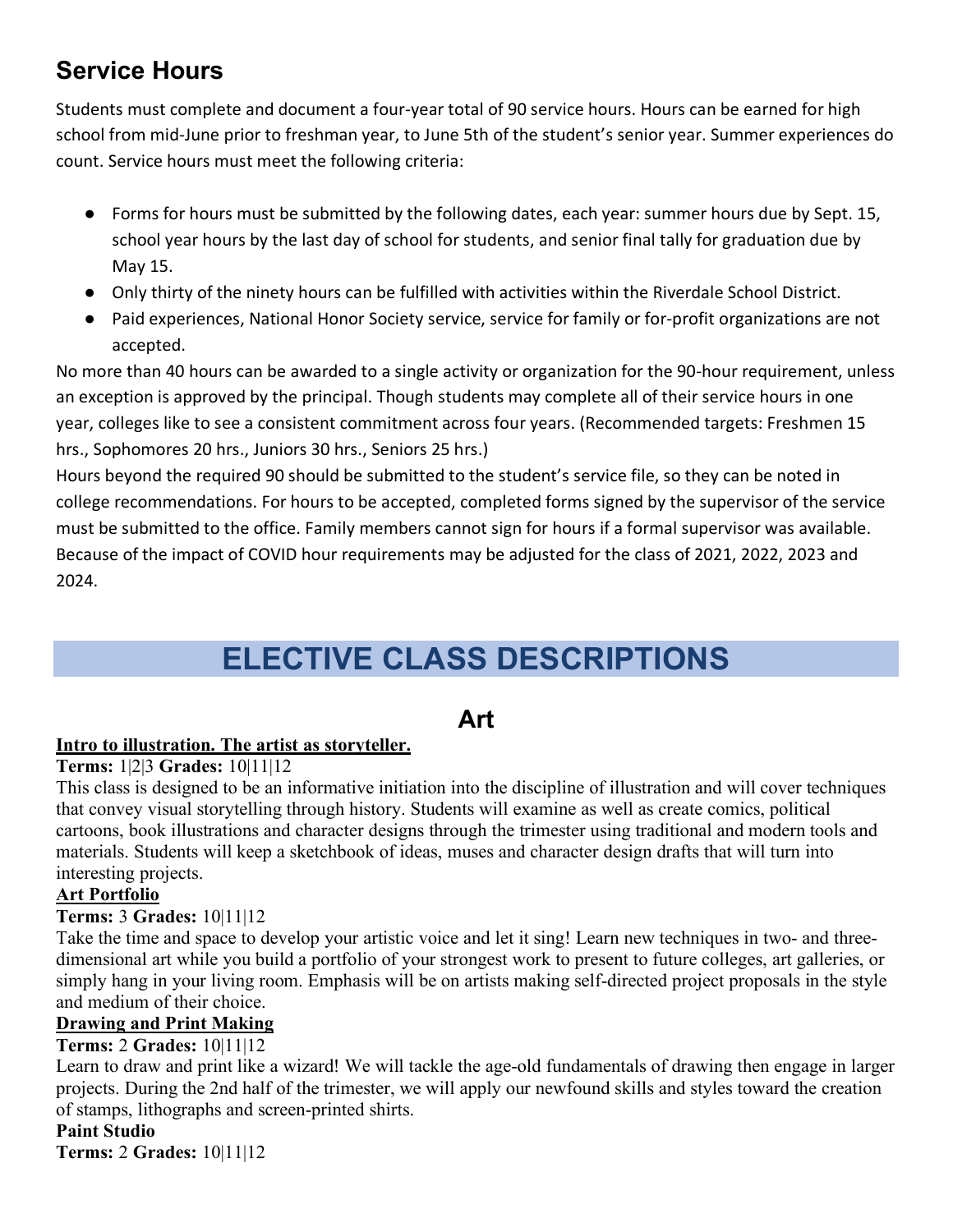Learn the fundamentals of painting then further develop your individual point of view while experimenting with traditional as well as non-traditional painting techniques and materials. Artists are encouraged to experiment with the many styles and techniques demonstrated then begin the road toward mastery of their favorite.

#### **Photo/Filmmaking**

#### **Terms:** 3 **Grades:** 10|11|12

Go beyond your smartphone and learn the ways of Riverdale's professional DSLR cameras. We will learn the mechanics including f/stops, shutter speeds, film speeds and production of correct exposure as well as Photoshop basics. Students will learn composition fundamentals and create interesting photo presentations, photo essays, and experimentations. Student will create an online portfolio/blog to display their strongest work. **Sculpture**

#### **Terms:** 3 **Grades:** 10|11|12

Discover the connections between sculpture and other art disciplines like drawing, painting and set design. Experience additive, subtractive, and assemblage techniques as sources of construction and create thoughtful projects in high-fire ceramics, wood, cardboard, metal and various found objects.

### **Humanities**

#### **Books and Tea**

#### **Terms:** 2**Grades:** 9|10|11|12

In our busy lives, it is often hard for us to find free time to read. This class will provide students time to read for pleasure. Students will choose what we read as a group and the speed of reading, as well as read their own selections. Book-related activities, refreshments, and discussions will be regular features in the class. Find a book and join us for some tea and talk!

#### **Constitutional Rights for Students**

#### **Terms:** 1**Grades:** 9|10|11|12

What constitutional rights do American teens have? How are they affected by your presence in school? The rights of free speech, free press, free association, and freedom from unwarranted search and seizure are points of contention between school administrators and students and have been for decades. Learn about how constitutional rights apply to students and the controversial and landmark cases that have defined student rights. Students will have input into units of study and projects throughout this course and will collaborate to create an online student rights resource.

#### **Drama**

#### **Terms:** 2|3**Grades:** 9|10|11|12

Acting, acting, acting! In this class you will get onstage and shine, shine, shine! You will perform for each other as well as a larger audience. You will learn the basic skills of how to learn lines and keep them in your head when in front of an audience and your nerves take over. You will also learn the basics of stage movement, breathing, and stage presence. We will work with student written pieces, monologues and scenes from plays, and creative improvisation. If you like to get up in front of others, but would like to learn skills to hone your stage presence and work on character development, this is the class for you!

#### **Effective Public Speaking**

#### **Terms:** 1**Grades:** 9|10|11|12

How do communication skills affect one's life personally, professionally, and socially? The average person ranks public speaking among their top fears, yet it is required in many school and professional settings. This course provides instruction and practice for a variety of speaking situations with a focus on developing skill and confidence in a fun and safe environment. Practice speaking on a variety of topics; work on non-verbal skills like eye-contact, gestures, and posture; and create effective visual aids.

#### **Equity and Identity: Women's Studies**

#### **Terms:** 1|2|3**Grades:** 9|10|11|12

People possess multiple, layered identities, including race, gender, class, sexual orientation, ethnicity, and ability, among others. The intersection of these identities affects individual experiences, perspectives and relationships with others. Exploring these identities can help clarify ways in which a person can simultaneously experience privilege and oppression. Women's Studies explores women's experience of gender from historical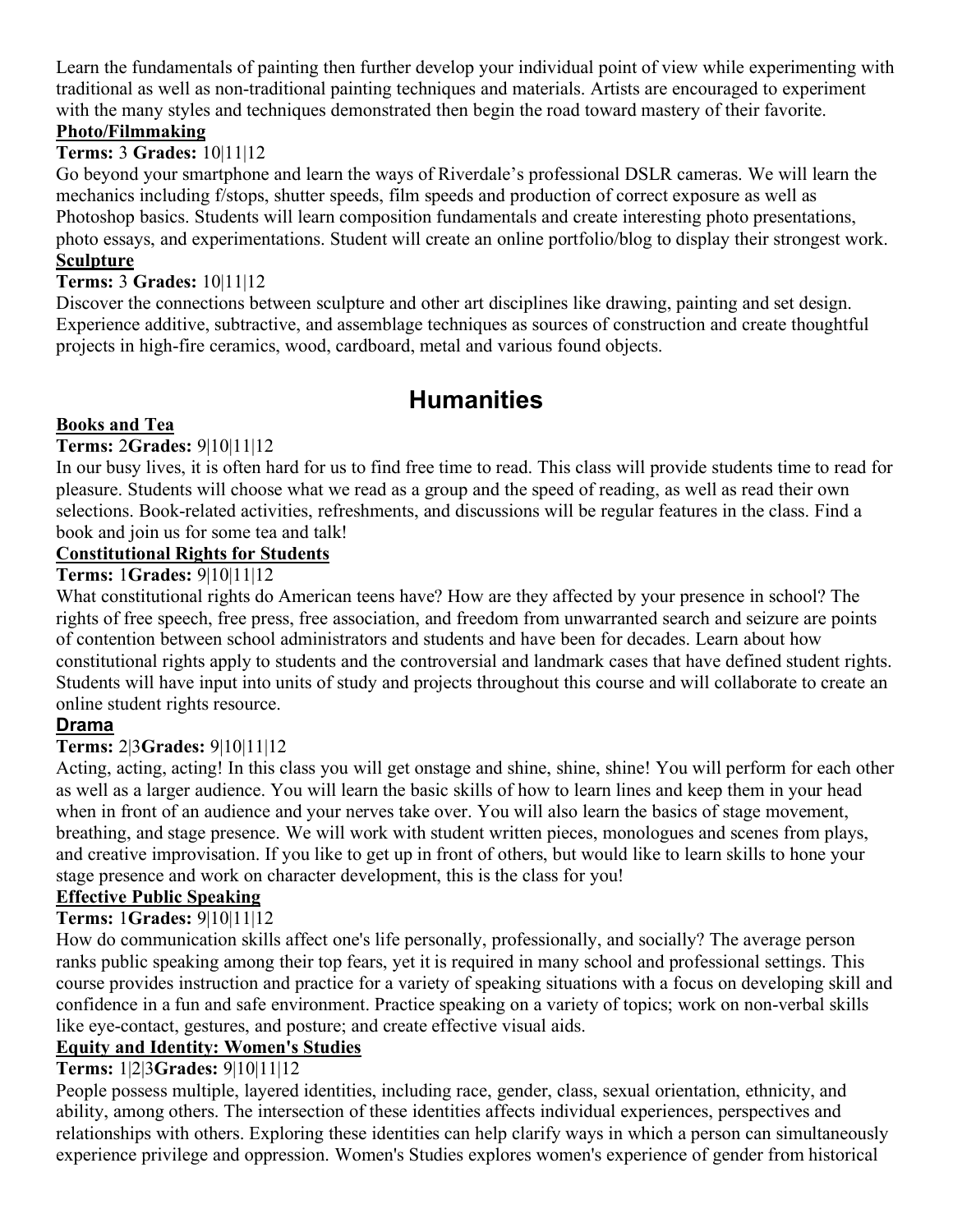and cultural perspectives. The course works to help students navigate the world around them, conscious of the ways in which gender impacts their experience, and with greater empathy for others.

#### **Film Noir**

#### **Terms:** 1|2|3**Grades:** 9|10|11|12

Pulp Fiction (1994), Se7en (1995), L.A. Confidential (1997), Fight Club (1999), Memento (2001), Sin City (2005): all relatively recent films with gritty plots, seedy characters, and dim lighting are products of a sixtyyear film genre…or a film movement…or a film style…or film mood…whatever. As with anything, it all depends with whom you ask. We will explore this thing called noir, which (theoretically) began with John Huston's The Maltese Falcon (1941) and died with Orson Welles's Touch of Evil (1958). Regardless of what critics think, noir is a psychologically disturbing, highly contested, inherently American brand of films dealing with life in the shadows. We will screen classic noir (e.g., The Maltese Falcon, Double Indemnity (1944)) as well as recent noir films, or neo-noir. You will approach these films as texts; and, with a critical eye analyze narrative construction, character types, themes, and aesthetic styles. You will understand that these films, as well as all films, are products of the time period in which they were created. We will place classic noir as well as neo-noir in its historical and cultural constructs. More importantly you will be introduced to different critical and theoretical approaches helping you answer the EQ's.

#### **Food and Culture: Are you really going to eat that?**

#### **Terms:** 3**Grades:** 9|10|11|12

Across time and across borders, humans have eaten not only for sustenance, but for pleasure, and food has helped shape the creation of societies and religions as well as nations and corporations. Eating together or eating similar cuisine binds families, cultures, and states together, while food taboos and distinctions draw distinctions between strangers. What we eat is not an incidental component of life, but an essential part of how it is structured; every meal we ingest represents a confluence of power, culture, technology, and taste that can be traced back far into the past. We will explore different cultures, create menus, shopping lists budgets, and you will create recipes and cook them using various ingredients you are not used to eating.

#### **Human Geography**

#### **Terms:** 1|2|3**Grades:** 10|11|12

Human Geography is designed to explore how human culture developed, how the natural world impeded or encouraged that development, and the challenges and promise of the current push toward an inclusive globalized world. Using different primary and secondary texts, students will conduct research, relate current events to cultural and geographic ideas, and learn to think critically and emphatically about how our local community is connected to the wider world.

#### **Media, Politics and Government**

#### **Terms:** 3**Grades:** 9|10|11|12

Over the course of the trimester, students develop and refine a skill set that enables them to effectively evaluate the credibility of sources, think critically about the context within which they were written, and identify bias while exploring the relationship between the media and government. Students will investigate the history, constitutionality and impact of media on American politics and culture, and engage in thoughtful, informed discourse calling upon sources that represent the diversity inherent to the American political spectrum. Media, Politics and Government is an interactive, discussion-based course that engages students in questioning the impact of media on our individual and political identities.

#### **Mock Trial**

#### **Terms:** 2 **Grades:** 10|11|12

A fun and competitive class that involves writing, practicing and performing to prepare for the annual High School Mock Trial Competition. Hosted by the Classroom Law Project, the competition is one of its most popular and enduring programs. It begins with more than 70 teams competing in regional competitions across the state and culminates with the state finals competition in Portland. Students work together with classmates, teachers and volunteer attorney-coaches on a hypothetical case. They develop and sharpen critical analysis, public speaking and interpersonal skills. They become more poised and self-confident – and they learn about the U.S. justice system in the process. Teams of 8-18 students argue a case in a county courthouse before threejudge panels, comprising attorneys and educators or other community representatives. They will stage the case three times – arguing each side at least once. The top teams from each region compete in state competition.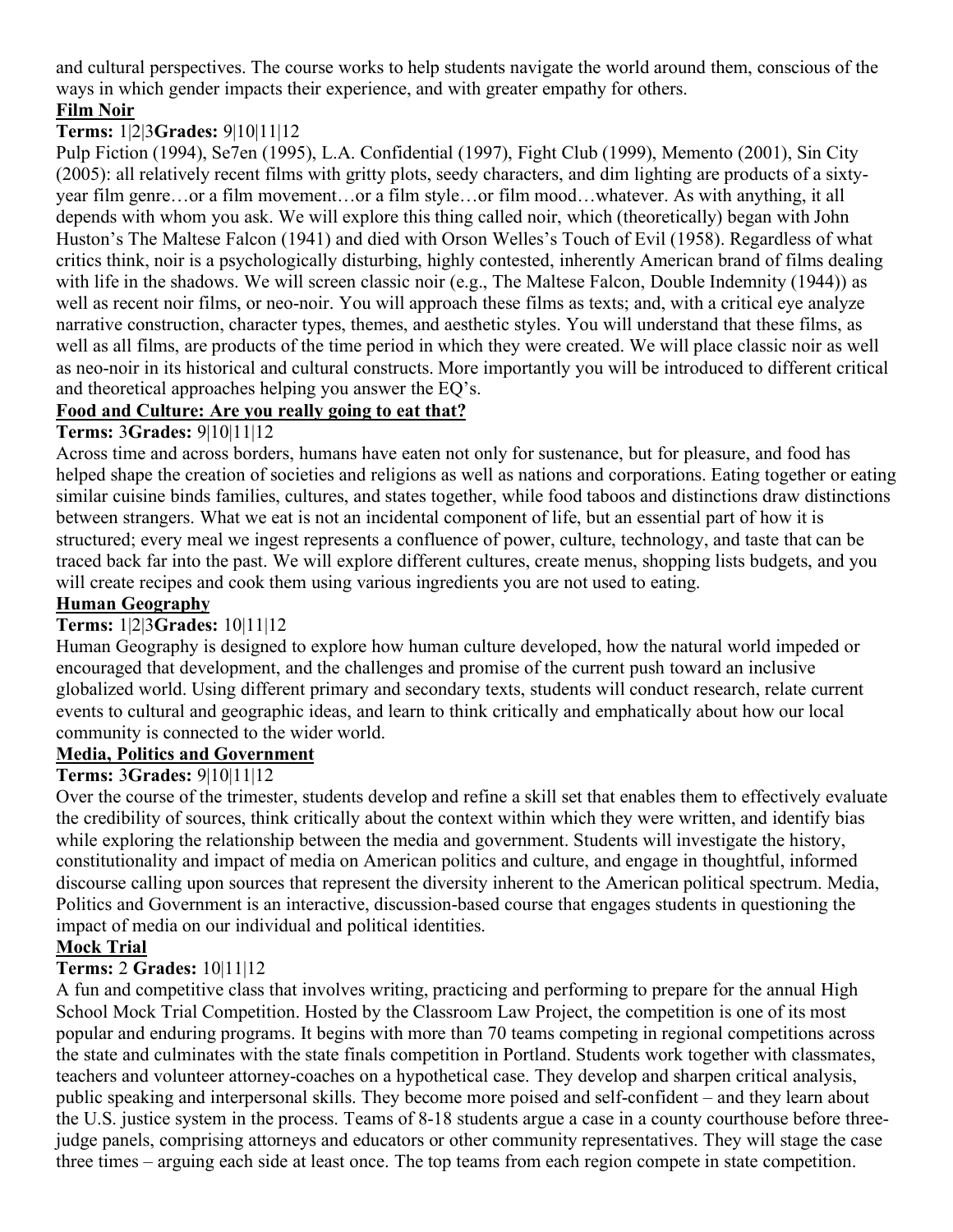#### **Model United Nations**

#### **Terms:** 2 **Grades:** 9|10|11|12

What role does the United Nations play in promoting peace, sustainability, and human rights in a 21st century world? The goal of MUN is to increase understanding about international issues, policy making, and the activities of the United Nations. MUN is an awesome extra-curricular activity that brings students from all over Oregon together in a simulation of the United Nations. Students enrolled in this class will complete all requirements to attend the conference during class time and will gain skills in public speaking, research and writing, negotiation and powers of persuasion, leadership, organization, and interpersonal communication. Our countries for the 2019-2020 school year are Australia and Guatemala!

#### **Novel Novels**

#### **Terms:** 1|2|3 **Grades:** 10|11|12

We will read novels that aren't usually taught. We will explore both modern and not so modern literature that focus on good writing, unique storytelling, and expand the reader's repertoire of lesser known fiction. If you like to explore fictional writing, talk about the books you read, and explore your own creative writing skills, this is the class for you!

#### **PDX History**

#### **Terms:** 1|2|3 **Grades:** 9|10|11|12

For a state on the Pacific Coast, separated from the original United States by vast distances, Oregon has a long history. From its American discovery through the Lewis and Clark Expedition, rapid expansion via the Oregon Trail, the suffragette movement, and the rapid economic expansion during the Second World War. Much of that history is centered around the city and history of Portland. Through this course we will explore the development of Oregon through the lens of its most populous city.

#### **Philosophy**

#### **Terms:** 1|2 **Grades:** 10|11|12

This is an introductory course of Philosophy that deals with issues that are profound, complex, challenging and important for understanding in what makes us who we are. More importantly it helps us identify intentional misinformation. A concern with clarity of understanding lies at the core of this philosophy course. This clarity is achieved through critical and systematic thinking, careful analysis of arguments, the study of philosophical themes and a close reading of texts. Through this examination of themes and texts, we will explore fundamental questions that people have asked throughout human history— such as: What does it mean to be "human" and a "person"? What is "wisdom" or "virtue" and can you teach it to others? What is a good life? How ought we to treat others? What is truth?

#### **The Constitution - Yesterday and Today**

#### **Terms:** 2|3 **Grades:** 9|10|11|12

Is Washington gridlock a result of our modern political systems or the intent of the Framers of our Constitution? This course explores the creation of the US Constitution, its flaws and drawbacks, the defined and assumed roles of the branches of government. As we look into our 230-year-old government framework, we will keep in mind that "democracy is the worst form of Government, except for all those other forms".

#### **The Global City: Portland State University Honors 101, 102 and 103**

#### **Terms:** 1 **Grades:** 12

The Global City is a three course Honors College series offered through Portland State University's Challenge Program, which provides concurrent enrollment opportunities to eligible high school students.

Each of the three courses allows students to register for and complete a total of 15 Honors College, college credits: fall: Honors 101, winter: Honors 102, and spring: Honors 103 (which also satisfies the Riverdale High School Senior Exhibition requirement).

Students submit an application form (contact Laura Keldorf for specific information) and MUST have a minimum cumulative GPA of 3.50.This is a year-long course.

#### **War Literature**

#### **Terms:** 1|2|3 **Grades:** 9|10|11|12

Conflict is an enduring characteristic of human culture. War literature results from human beings experiencing combat and being driven to reconcile their experience. Through writing and discussion this course explores war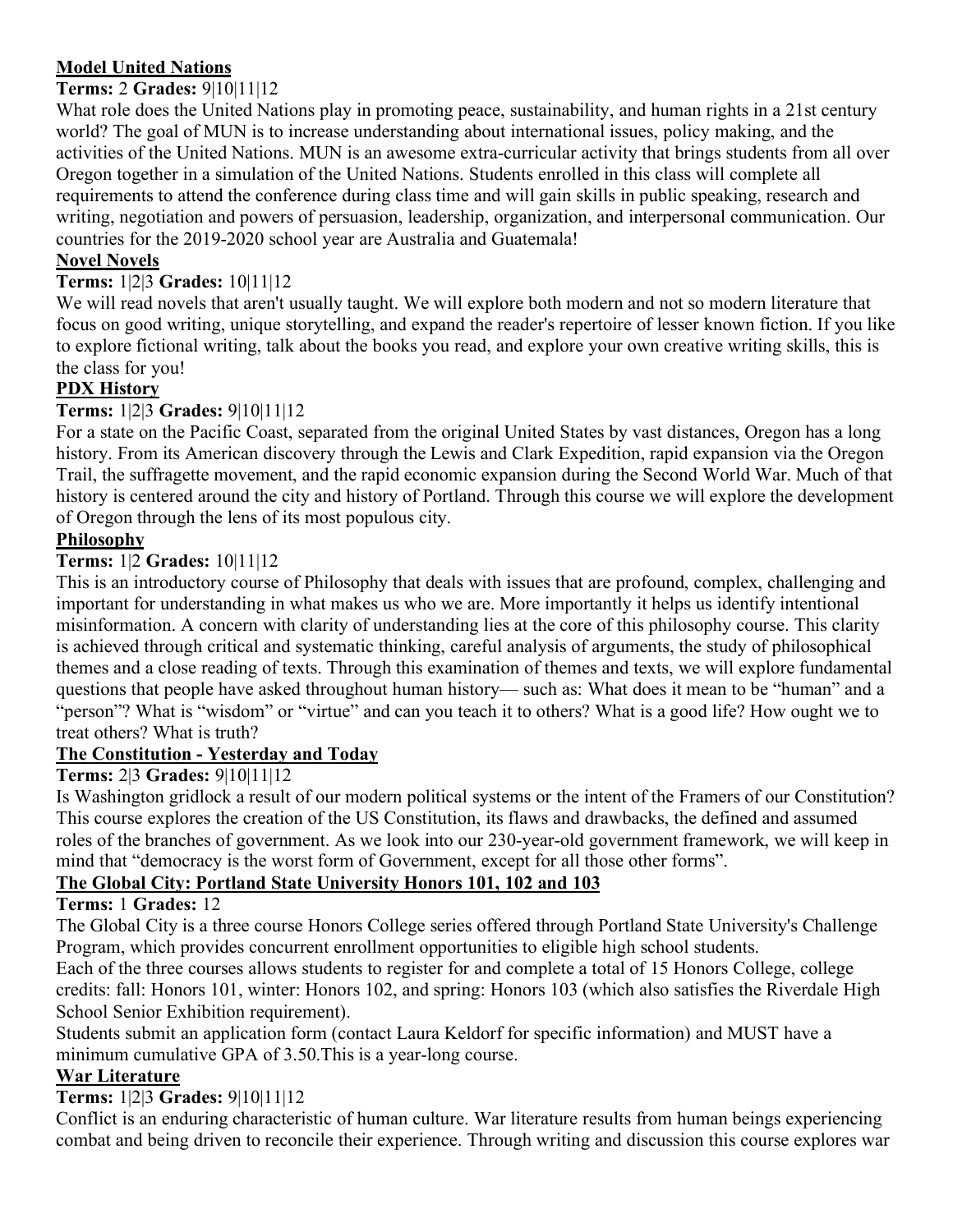literature from Ancient Greece to the modern world and realizes that the experiences of human beings in war are a constant.

#### **Writing 121**

#### **Terms:** 1 **Grades:** 12

What is good academic writing? This college class for seniors offers high school credit, as well as four college credits. Students in this course become better readers, writers and thinkers, as they practice their skills within the writing and reading community of our class. Primary features of the course include: weekly in-class essays, grammar review, a book review and a variety of writing experiences in and out of class that help students to develop their thinking and writing.

### **Mathematics**

#### **Universal Patterns: Art, Math and Nature**

#### **Terms:** 2|3 **Grades:** 9|10|11|12

Create artwork using geometric tools and concepts as a springboard. Learn about and the Golden Ratio and its applications in pentagons, stars, spirals, and tilings. Discover the connections between the mathematics of Fibonacci numbers, the artwork of Da Vinci, Mondrian and Le Corbusier, and natural phenomena including starfish, flowers and the human body. No previous geometry experience is required.

### **Music**

#### **Bella Voci**

#### **Terms:** 2 **Grades:** 9|10|11|12

This is a choir specific to Sopranos and Altos. Through the study of choral music, students will achieve mastery in reading and performing music, allowing for varied proficiency levels by individual students' capabilities and musicianship abilities. Students will develop an overall awareness of styles and all factors that are involved with choral music will be explored.

#### **Choir**

#### **Terms:** 1|2|3 **Grades:** 9|10|11|12

What does it take to produce a high-quality choral performance? Through the study of choral music, students will achieve mastery in reading and performing music, allowing for varied proficiency levels by individual students' capabilities and musicianship abilities. Students will develop an overall awareness of styles and all factors that are involved with choral music will be explored.

#### **Music Literature**

#### **Terms:** 1|2|3 **Grades:** 9|10|11|12

Spend 70 minutes a day listening to and discovering some of the most beautiful pieces of music ever written, performed by the best musicians in the world. Listen, watch, read along with the score, and discuss. From early music history to today, spanning all around the globe, you'll become familiar with composers and their distinct characteristics, their inspirations, and how their music shaped history and led to the music we listen to today.

#### **Music Theory**

#### **Terms:** 1|2|3 **Grades:** 9|10|11|12

Learn to read and write music. This class is designed for the musician to become more familiar with music notation and composition. It will provide insight into the building blocks of music such as harmony, melody and rhythm. Basic music theory will examine key signatures, pitches, intervals, scales, chords, and other music fundamentals.

#### **Tenor and Bass Choir**

#### **Terms:** 1|2|3 **Grades:** 9|10|11|12

All basses, baritones, and tenors welcome! This will be a singing ensemble for low voices....in contrast to the treble voices of Bella Voce, this group has been nicknamed "Fella

Broce". Learn and perform a variety of musical styles from pop to barbershop to classical. Guaranteed to be fun, powerful, interesting and rewarding. The larger the group the better...so invite your low-singing friends to sign up too!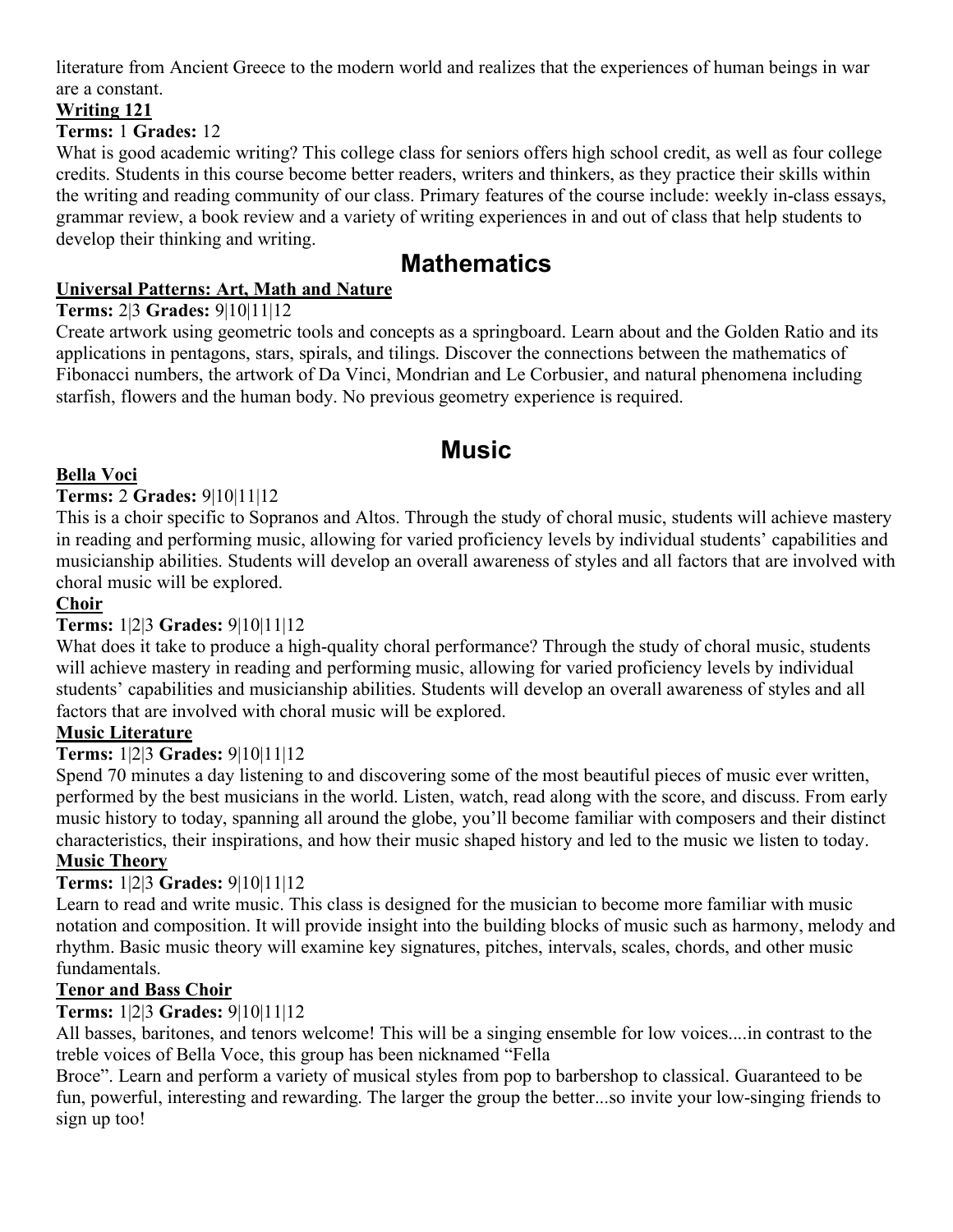# **Physical Education**

#### **Sport Nutrition / Weight Lifting**

#### **Terms:** 2**Grades:** 10|11|12

This class will focus on developing appropriate nutrition and training programs for students specific to their goals. Goals, whether they be sports or fitness, will be considered when developing exercise programs, including individual exercises, numbers of sets, repetitions per set, time between sets, and order of exercises. Caloric intake and timing relative to sleep and training, macronutrients, hydration and vitamin/mineral intake will be worked into the training plans as well.

#### **Yoga for Optimal Health**

#### **Terms:** 1|3**Grades:** 9|10|11|12

Yoga is great for your physical body, but what about your mind and overall health? Can you train your body to support optimal mental well-being as well as strength and flexibility? In this class we will practice the yoga asanas as well as learn about how to incorporate healthy eating habits, reflective journaling, and restorative sleep for wellness. You will learn how to work out the physical distractions to calm your mind. You will also learn some great recipes for optimal teenage health and well-being. If you would like to explore ways to build foundational habits for a healthy future you, then this is the class for you!

### **Science**

#### **Environmental Ethics**

#### **Terms:** 1|2|3 **Grades:** 10|11|12

How do we determine what the best solutions are to pressing issues such as climate change, population growth, and biodiversity loss? How do we develop our own opinions and morals with regards to issues such as the treatment of non-human animals, environmental justice, and environmental value systems? Students will explore all of this and more in this interdisciplinary course that lies at the intersection of environmental science, social science, biological science, and political science. There is a large emphasis on discussion and persuasive writing in this course. Students will need to develop the skill of constructing claims based on evidence in order to be successful.

#### **Environmental Science**

#### **Terms:** 1|2|3 **Grades:** 10|11|12

In this course, students will broaden their understanding of the environment and the impact humans have upon it. The environment will be viewed in both a local and global context as students engage in environmental problem-solving through discussion, field work, and lab work. Topics covered include ecosystem functions, biodiversity and conservation, water and food production systems, soil systems, climate change, energy resources, human population dynamics, and resource management.

#### **Homo Sapiens: An Anthropological Study**

#### **Terms:** 1|2|3 **Grades:** 10|11|12

What exactly makes us human? How do our origins as a society and as a species affect the world we live in today? Are humans basically good, basically bad, or somewhere in between? In this course, we will ponder these questions from all angles. Topics covered include human behavior, evolution, early human history, psychology and the human mind, human anatomy and physiology, primatology, and ethics.

#### **Human Anatomy**

#### **Terms:** 3 **Grades:** 11|12

Are you interested in a healthcare career? Are you curious about how the human body works? If so, this course might be right for you. Human Anatomy is designed to give you some in-depth knowledge about parts and systems of the human body not typically addressed in your Biology or Health classes. Special emphasis will be placed on the relationship between structure and function. Units of study include: the musculoskeletal system with the basics of kinesiology, the under-appreciated alimentary canal, kidney structure and function, gross head and neck anatomy, skin and other integument, the nervous system demystified and the magic of neurons, the spongy beauty of lungs, joints and common sports injuries, blood flow in/out and around the heart, and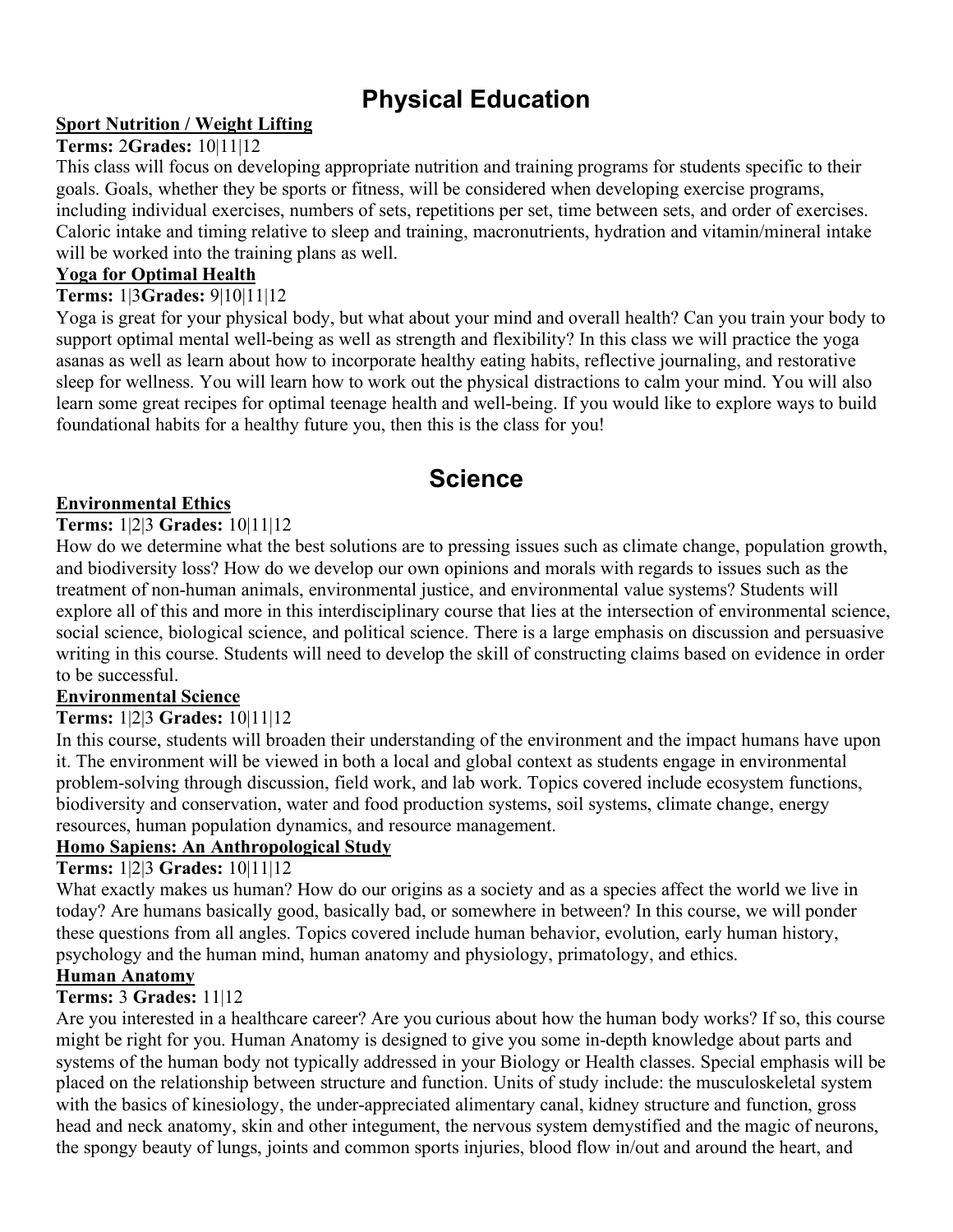appreciating the complexity of hands and feet. Along the way, we'll also be looking at the pathogenesis of some common diseases. Students will have ample hands-on experience such as a suture lab and real as well as virtual mammalian organ dissection. Alternate years, our students are invited to a surgical viewing at one of the Providence Medical facilities.

#### **Neurobiology**

#### **Terms:** 1|2|3 **Grades:** 10|11|12

How are humans wired? How does the wiring work? What happens if something goes wrong with the wiring? These are just some of the questions we'll be asking in Neurobiology. Neuroscience is a rapidly expanding field of research. In this course, students will take a tour of the electrochemical superhighway that is the human nervous system. Students will explore the elements of their neurobiology focusing on how the nervous system integrates and coordinates everyday functions such as emotion, memory, vision, hearing, balance, sleep, voluntary movement and homeostasis. Lab investigations include exploring how neurons communicate by evoking, modulating and recording neuronal activity in invertebrates. Students will learn to record and analyze their own heart (EKG) and brain (EEG) rhythms. The basics of neuroanatomy will be explored including the dissection of mammalian brains. Students will get opportunities to talk with guest speakers who are experts in the field of neuroscience. Throughout the trimester, students will design their own educational mini-exhibition on an emerging topic in neuroscience to be shared with the Riverdale community.

# **Technology**

#### **CAD and 3D Printing**

#### **Terms:** 3 **Grades:** 9|10|11|12

How can computers help us build things better in the real world?

Rapid prototyping enabled by 3D printing is changing the face of design. Learn how to model your vision with CAD and produce it on a 3D printer. We will use Fusion 360 (or similar software) and explore the world of 3D Computer Aided Design (CAD). By planning on the computer before we build, we can create more complex, functioning objects and machines while avoiding common complications.

**Prerequisites:** None. This is an entry-level course.

#### **Computer Programming 1: Python**

#### **Terms:** 3 **Grades:** 9|10|11|12

No prior knowledge or experience is needed for this class. In fact, it is designed for people who have done no programming ever. Learn to write programs in the easy, powerful, and professional Python programming language. This course will look at common programming patterns as well as how to leverage Python to automate repetitive computer tasks, gather information from the internet, grab and change what's on the clipboard, work with files, and much more. The textbook will be, "Automate the Boring Stuff with Python: Practical Programming for Total Beginners"

**Prerequisites:** None. This is an entry-level programming course.

#### **Cyber Security Fundamentals**

#### **Terms:** 1**Grades:** 10|11|12

How can we secure computer systems against the endless threats on the internet? This course is a survey of cyber security concepts, including identifying and classifying different types of attacks, evaluating techniques for hardening networks and systems, and available tools for conducting reconnaissance on organizations or individuals.

**Prerequisites:** None. This is an entry-level course

#### **Game Design 1: Making Computer Games**

#### **Terms:** 3 **Grades:** 9|10|11|12

Use the Unity game engine to make games. Learn to identify what the fun game mechanics are and how to apply them in your own creations. We'll do work in text, 2-dimensions and 3-dimensions to get a strong base in generating games. Along the way, we'll learn techniques to solve common game problems, like detecting when a game has been won or lost, or moving a character around, spawning enemies and vanquishing those enemies. **Prerequisites:** None. This is an entry-level course.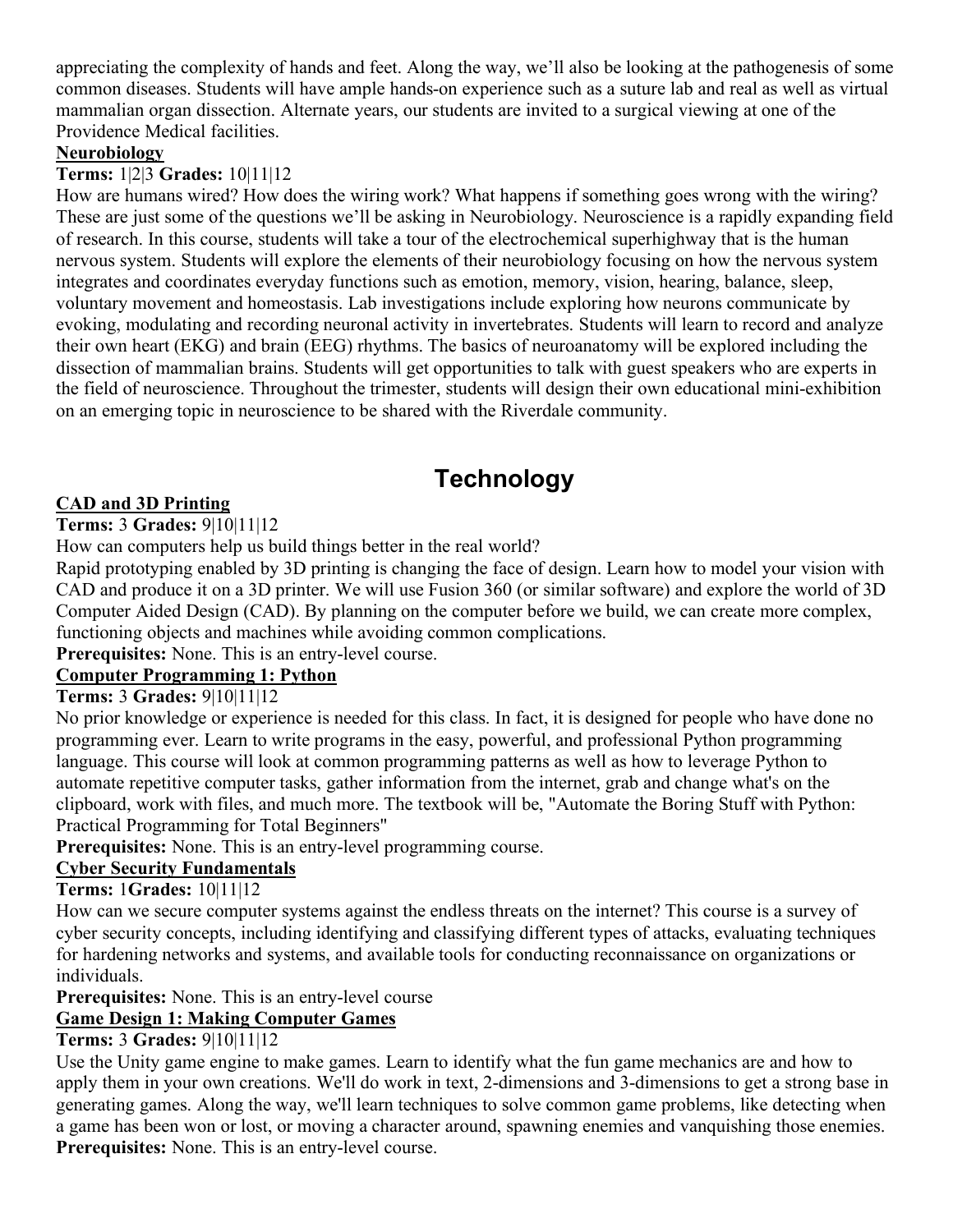#### **Modeling and Animation**

#### **Terms:** 1 **Grades:** 9|10|11|12

Use Free/Open-Source Software application 'Blender' to design 3-d models of real-world objects, and to create animations. These can be used for short films or for integration with video games. There's plenty of skill instruction built in, but fluency and imagination are key to this kind of artwork; this course will involve lots of opportunity to 'play' with the skills we're learning and expand them based on your own interests. **Prerequisites:** None. This is an entry-level course.

#### **Robotics 1 (Introduction)**

#### **Terms:** 3 **Grades:** 9|10|11|12

How many ways can you think of to pick something up? Start learning the basics of robotics. Use Vex robotics kits to build and program robots to do a variety of tasks. Learn good processes for solving engineering problems and different approaches to particular problems. Learn some basic programming to make the robot respond to controls or to act on its own. Safety procedures for tools, including a chop saw and a drill press, will be included.

**Prerequisites:** None: this is an entry-level course

#### **Robotics Programming**

#### **Terms:** 1**Grades:** 9|10|11|12

How do we make a machine do what we want? In this course, we will bring in the large robots from the robotics team and program them.

The class will start simple with basic controls and then add sensors and advance to autonomous actions. As a stretch goal, we'll work towards vision processing as well.

#### **Prerequisites:** None

#### **Robotics Projects**

**Terms:** 2 **Grades:** 10|11|12

Work in the computer lab and in the shop on extended robotics projects. Try your hand at designing an elevator mechanism; develop a quick, effective work flow for using the robotics team's CNC machine; explore different styles of drive train; and/or experiment with different sensors or programming challenges. This will be a dynamic course where you get to guide which project's you'll be involved in.

#### **Tech Startup**

#### **Terms:** 1 **Grades:** 9|10|11|12

Work in teams to develop your tech ideas into products or services with a business future. Learn about possible funding sources, marketing strategies, and above all, the challenging process of making something you've imagined into something someone will pay for.

**Prerequisites:** None. This is an entry-level course

#### **Web Design 1: HTML and CSS**

#### **Terms:** 3**Grades:** 9|10|11|12

How can you make great-looking web sites with consistent design? We will explore what makes web sites great (or not) while we learn the languages of the web: HTML and CSS. This is the first course in Riverdale's Web Design CTE program, which can lead to a CTE certification.

**Prerequisites:** None: this is an entry-level course

#### **Web Design 3: Server Side Apps**

#### **Terms:** 3 **Grades:** 9|10|11|12

How can we write the kinds of web sites that are driving modern business? Use PHP to write applications that take user input from a web page and then store, manipulate, and retrieve it on the server side. This is the kind of programming that allows sites like Amazon and Facebook to function. We will learn the syntax and structure of PHP applications, work with basic database structures and SQL language, and work to anticipate and prepare against some malicious attacks. This is the third course in Riverdale's Web Design CTE program. **Prerequisites:** Web Design 1 and Web Design 2.